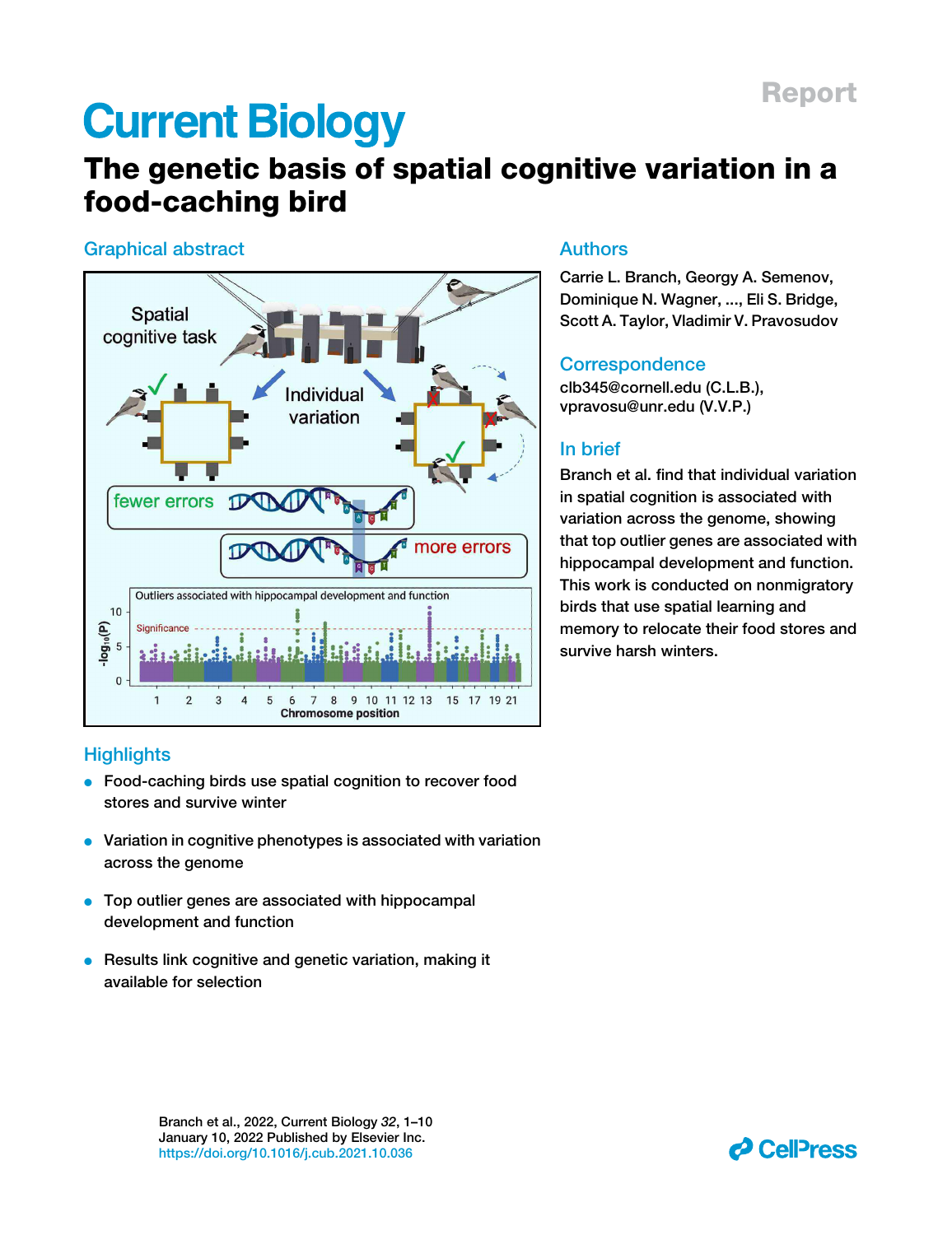# **Current Biology**



### Report

# The genetic basis of spatial cognitive variation in a food-caching bird

Carrie L. Branch,<sup>1,5,\*</sup> Georgy A. Semenov,<sup>2,5</sup> Dominique N. Wagner,<sup>2</sup> Benjamin R. Sonnenberg,<sup>3</sup> Angela M. Pitera,<sup>3</sup> Eli S. Bridge,<sup>4</sup> Scott A. Taylor,<sup>2,6</sup> and Vladimir V. Pravosudov<sup>3,6,7,\*</sup>

<sup>1</sup>Cornell Lab of Ornithology, Cornell University, Ithaca, NY 14850, USA

<sup>2</sup>Department of Ecology and Evolutionary Biology, University of Colorado, Boulder, CO 80309, USA

<sup>3</sup>Ecology, Evolution, and Conservation Biology Graduate Program, University of Nevada, Reno, NV 89557, USA

<sup>4</sup>Ecology and Evolutionary Biology, University of Oklahoma, Norman, OK 73019, USA

<sup>5</sup>These authors contributed equally

<sup>6</sup>These authors contributed equally

<sup>7</sup>Lead contact

\*Correspondence: clb345@cornell.edu (C.L.B.), vpravosu@unr.edu (V.V.P.) https://doi.org/10.1016/j.cub.2021.10.036

### **SUMMARY**

Spatial cognition is used by most organisms to navigate their environment. Some species rely particularly heavily on specialized spatial cognition to survive, suggesting that a heritable component of cognition may be under natural selection. This idea remains largely untested outside of humans, perhaps because cognition in general is known to be strongly affected by learning and experience.<sup>1–4</sup> We investigated the genetic basis of individual variation in spatial cognition used by non-migratory food-caching birds to recover food stores and survive harsh montane winters. Comparing the genomes of wild, free-living birds ranging from best to worst in their performance on a spatial cognitive task revealed significant associations with genes involved in neuron growth and development and hippocampal function. These results identify candidate genes associated with differences in spatial cognition and provide a critical link connecting individual variation in spatial cognition with natural selection.

### RESULTS AND DISCUSSION

Inter- and intra-specific variation in cognitive abilities and associated brain morphology is a topic of great interest and debate because the exact mechanisms of their evolution remain elusive.<sup>1–3</sup> Cognition in particular is thought to be primarily affected by environmental events including development and individual experience, $4$  yet the contribution of genetic variation to naturally occurring cognitive variation remains unclear. It has long been hypothesized that the remarkably specialized spatial cognitive abilities required for caching and recovering food stores have evolved across species via natural selection (e.g., Figure 1A).<sup>1,5,6</sup> However, until recently, the evidence supporting this hypothesis was indirect. For example, birds experiencing harsher winter conditions, where reliance on food caches is greater (e.g., chickadee species at higher elevations and latitudes; Figure 1B), have been shown to outperform those inhabiting milder environments on spatial cognitive tasks<sup>7,8,9</sup> and exhibit significant differences in hippocampus morphology, including increased neuron number, soma size (Figure 1C), and hippocampal neurogenesis rates.<sup>7,8</sup> Moreover, differences in spatial cognition have been associated with differential gene expression in the hippocampus,<sup>10</sup> and hybrid chickadees (F1 and backcrossed hybrids) show deficiencies in both learning and memory, conceivably due to a breakdown of relevant genetic pathways.<sup>11,1</sup> Together, this work warrants investigation into possible

genetic mechanisms underlying variation in spatial cognition in natural populations.

Our recent research on wild, free-living mountain chickadees (*Poecile gambeli*) inhabiting an elevation gradient in the northern Sierra Nevada provided the first direct evidence for natural selection via differential survival based on spatial learning and memory abilities.<sup>14</sup> Mountain chickadees are non-migratory food-caching birds that rely on specialized spatial memory to recover thousands of stored food items scattered throughout their territories.<sup>6</sup> Individuals with better spatial learning and memory abilities are more likely to survive their first winter compared to those with worse spatial cognition.<sup>14</sup> Additionally, spatial cognitive ability does not appear to change with age and experience, suggesting that it is a temporally stable trait.<sup>14–16</sup> Given the evidence that natural selection acts on individual variation in spatial cognitive abilities of food-storing birds, this variation should be heritable and hence should have a genetic basis.<sup>17,18</sup>

Although spatial cognitive abilities are critical for overwinter survival in food-caching birds, considerable variation persists both within and among populations. In mountain chickadees in the northern Sierra Nevada, this is likely due to gene flow along an elevation gradient,<sup>19</sup> temporally variable selection on a complex trait, and, perhaps, certain environmental influences on cognition (Figures 1A and 1B). Our long-term spatial cognitive dataset collected using well-established radio frequency identification (RFID) enabled ''smart'' feeders (Figure 1D; Video S1)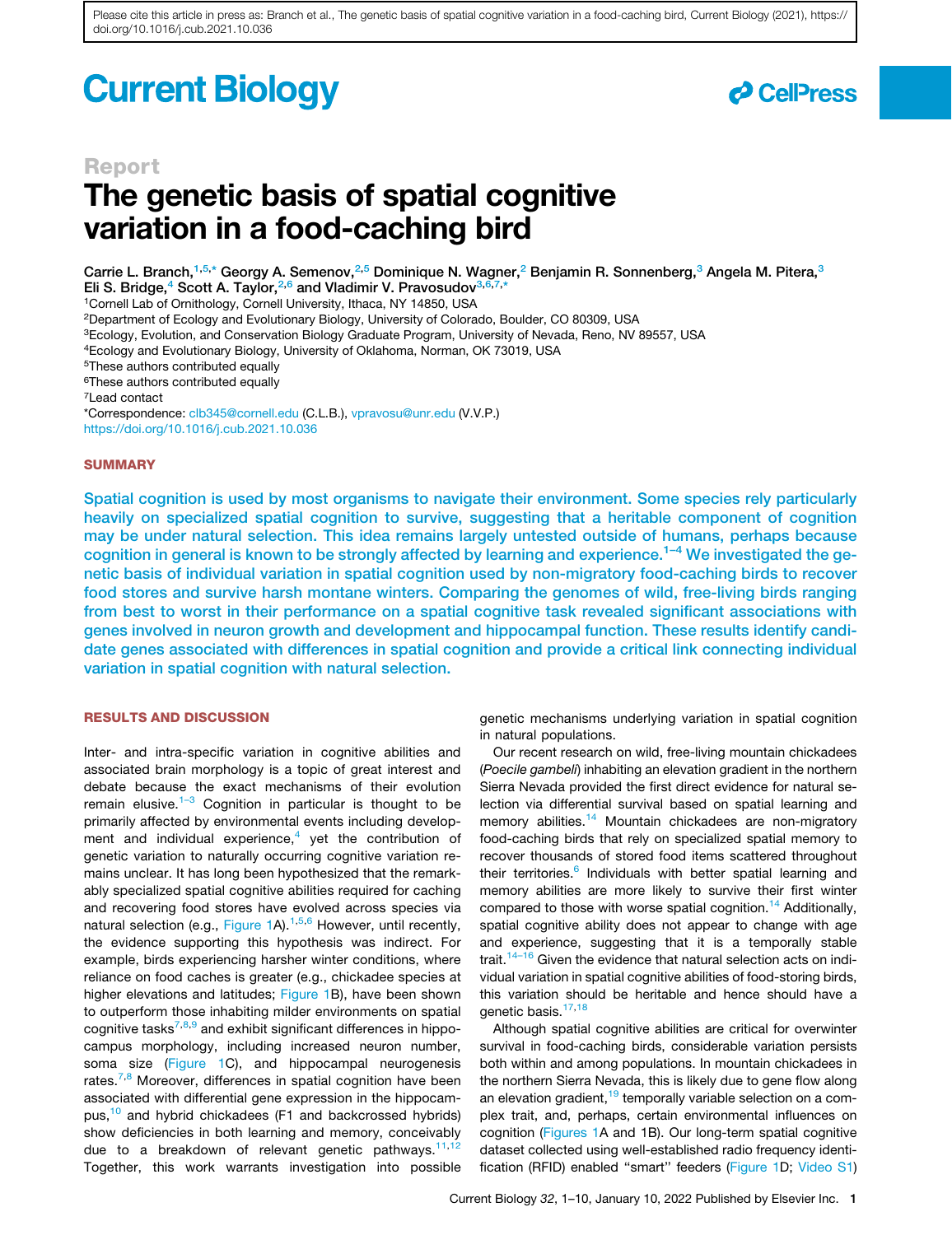# *d* Cell<sup>p</sup>ress





### **Current Biology** Report

### Figure 1. Testing spatial cognition in the wild

(A) Schematic depicting high and low elevation sites used for sampling, including effects of gene flow (thickness of arrows represent high rates of effective migration above and below the snowline, with less movement across the snowline) and strength of selection (white to black gradient represents increased strength of selection).

(B) Example of annual variation in mean snow depth (cm) for high and low elevation sites across a total of 5 years, including 3 years used in the study (2016– 2018). Mean snow depth is from April 1st of each year and collected from SNOTEL weather stations at Sagehen Experimental Forest, CA, USA.

(C) Previously documented significant individual differences in hippocampal neuron number and soma size in our study population.<sup>7</sup>

(D) Schematic of ''smart'' spatial cognition testing apparatus with inset showing an individual bird on the RFID reader retrieving a seed with the mechanical door open.

(E) Distribution of spatial cognitive performance for high (n = 243) and low (n = 162) elevation birds across 3 years of testing (2016–2018). Individual performance scores and total distribution of individuals selected for genomic analyses are outlined in black. Note that the distribution of selected birds spans the entire range of performance. Mean of best ( $\mu_B$ ) and worst ( $\mu_W$ ) groups used in our analyses represented by dotted lines.

(F) Spatial cognitive performance of birds selected for GWAS from (E). Black squares and whiskers represent mean and standard deviation. Individual points are adjusted to avoid overlap.<sup>13</sup> High elevation birds are represented by tan circles and low elevation birds are represented by teal triangles within best and worst cognitive category. Related to Data S1.

provides an unprecedented opportunity to investigate the genetic basis of this naturally occurring variation in spatial cognitive abilities.

We used whole-genome sequencing, combining traditional genome-wide association studies (GWASs) and a Random Forest machine learning approach, $20$  to compare the genomes of wild, free-living birds. We sampled birds from high and low elevations that performed the best on a spatial cognitive task, all of whom survived more than one year ( $n = 22$ ), to those that performed the worst on the task and generally did not survive more than 1 year ( $n = 15/20$ ) — the group with better spatial cognition was associated with a significant survival advantage (Fisher's exact test, p < 0.001). Birds from both high and low elevations were selected for each performance group to ensure that the strongest signal between groups was variation in cognition and not a correlate of elevation.

Spatial cognitive ability was assessed using automated "smart" feeder arrays equipped with RFID technology.<sup>14,15,21,22</sup> Birds were fitted with plastic leg bands embedded with passive integrative transponder (PIT) tags, allowing for unique identification. The RFID spatial array consisted of 8 equidistant feeders programmed so that each bird was only rewarded at one feeder location, while all feeders recorded the identity and time of visit by any PIT-tagged birds (Figure 1D; Video S1). Spatial cognitive

ability was measured as the mean number of errors (number of unrewarding feeders visited prior to visiting the correct rewarding feeder) per trial across the entire testing period. This measure provides a robust representation of ecologically relevant spatial cognitive abilities because it is repeatable within individuals<sup>14,15</sup> and is associated with fitness consequences, both direct via differential survival $14$  and indirect via differential female reproductive investment.<sup>22</sup>

We sampled 42 mountain chickadees across 3 years of testing from the extremes of the cognitive performance range: 22 were chosen as the best and 20 were chosen as the worst. Performance scores of individuals in the best and worst groups did not overlap, but individual variation within each group provided a continuous distribution from best to worst (Figure 1F). We intentionally chose individuals with means in the tails of the cognitive performance distribution (Figures 1E and 1F) to amplify the signal of genetic associations, although we acknowledge that this design could inflate associations from loci with the largest effect to the detriment of small-effect polygenes. There was a significant difference in the mean number of errors per trial between best (mean errors/trial:  $0.16 \pm 0.045$ ) and worst (0.60  $\pm$ 0.05) performers (cognitive category [best versus worst]:  $F_{1,38} =$ 72.91,  $p < 0.0001$ ; Figure 1F), but there was not a significant effect of elevation, as we selectively picked the best and worst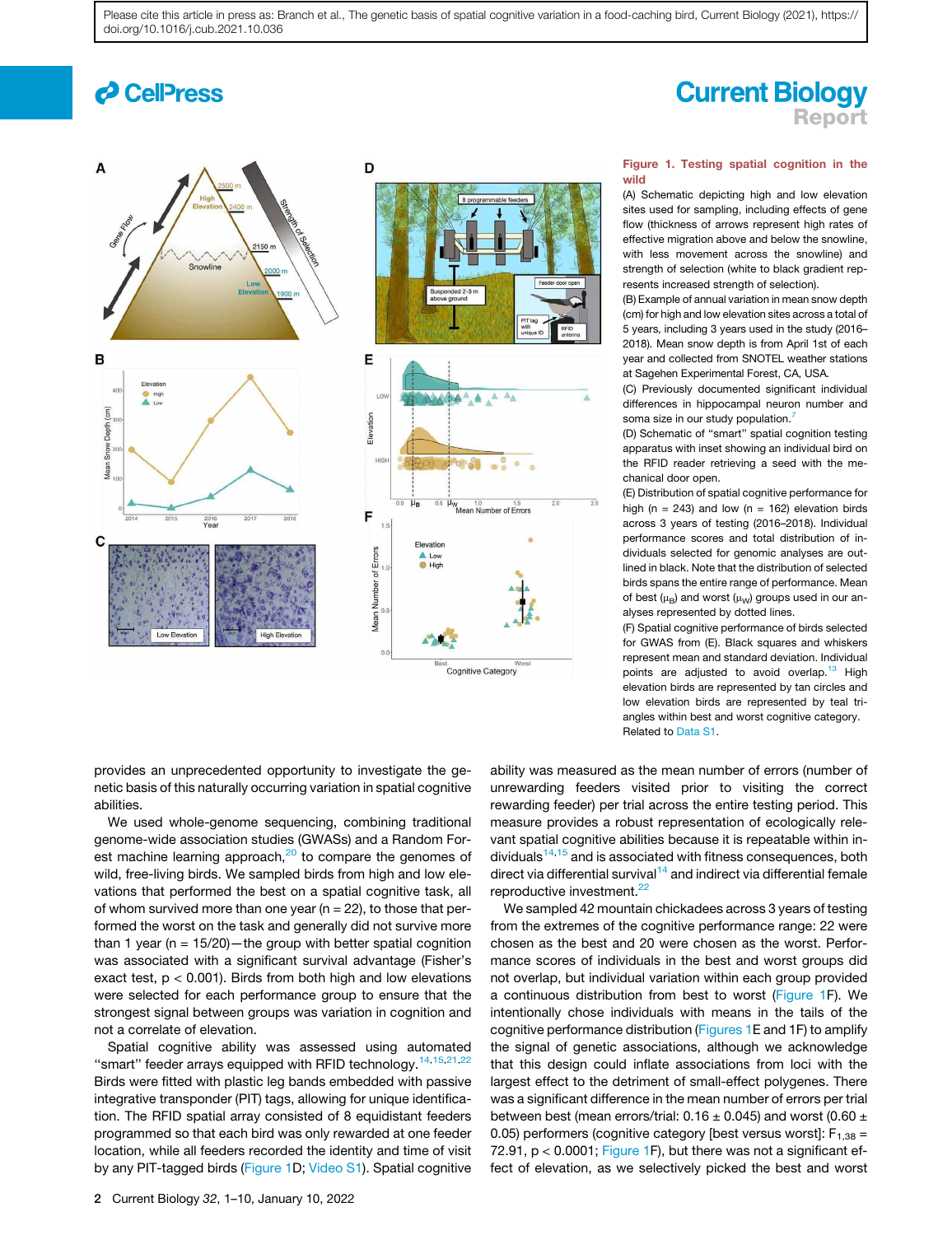### **Current Biology** Report

*d* CellPress



#### Figure 2. Genetic associations with the spatial cognition phenotype

Top: genome-wide association study results (GEMMA) with outliers exceeding -log10(p) > 5 highlighted in orange. Bottom: importance values for individual SNPs inferred using a machine learning algorithm (Random Forest), with the top 0.1% of loci highlighted in red. Dark outlines on both plots are outliers matching between GEMMA and Random Forest.

Related to Table S2.

performers at each elevation (elevation [high versus low]:  $F_{1,38} =$ 1.38,  $p = 0.247$ ; total trials completed [covariate]:  $F_{1,38} = 5.26$ ,  $p =$ 0.028).

We sequenced whole genomes of these individuals and identified  $\sim$ 41 million SNPs after alignment to the closely related black-capped chickadee (*P. atricapillus*) reference genome (https://www.ncbi.nlm.nih.gov/bioproject/589043; accession: JAAMOC000000000<sup>12</sup>), as there is no mountain chickadee reference genome available. This SNP dataset was further filtered to 12,106,779 SNPs for our GWAS analysis and 1,312,917 SNPs for our Random Forest analysis. For the response variable in genomic analyses, we used the continuous distribution of individual performance (mean number of errors per trial for each bird, as described above) across both groups, rather than a discrete between-group approach.

Using genome-wide efficient mixed model analysis (GEMMA), $^{23}$  we identified 1,338 (p value of the Wald likelihood ratio test  $-\log 10(p)$  > 5) and 305 ( $-\log 10(p)$  > 6) SNPs associated with the cognitive phenotype (with 5 outliers of  $-\log 10(p) > 9$ ) (Figure 2). Given that our genomic dataset consisted of  $\sim$ 12 million loci, the expected numbers of false positives under the above significance thresholds are 120 and 12 loci, respectively, indicating that our analysis picks up a meaningful signal of the genotype-phenotype associations. Most strongly significant associations were represented by single physically unlinked SNPs (rather than clusters of loci), consistent with a polygenic genetic architecture of the phenotype. Next, we assessed the genetic architecture and heritability of the spatial cognition phenotype using Bayesian sparse linear mixed models (BSLMM).<sup>24</sup> BSLMM accounts for linkage between loci and relatedness among individuals using a Bayesian, Markov Chain Monte Carlo approach. The non-zero effect of each locus on the phenotype is estimated, and a posterior probability distribution for the total percent variation explained (PVE) across all loci is reported. $24,25$  The spatial cognitive phenotype appears to be heritable with a posterior PVE estimate of 92% (SD = 14.9%) when performed on all loci. Despite the apparent polygenic nature of cognitive performance differences, our BSLMM results suggested the major phenotypic effects may be governed by  $\sim$ 10 loci (n\_gamma parameter of GEMMA,  $SD = 29.6$ ) which accounted for 87% (PGE parameter of GEMMA, SD = 19%) of phenotypic variance. To assess the predictive power of BSLMM, we performed leaveone-out cross validation. This analysis revealed little ability of predicting an individual's phenotype based on its genotype  $(r^2 = 0.0027, p = 0.74;$  Figure S1), likely due to a modest sample size unable to provide predictive power. Partial dominance and epistasis can create a non-linear relationship between genotype and phenotype even in traits with a simple genetic architecture (e.g., Semenov et al. $^{26}$ ), and such effects are expected to accumulate rapidly with an increasing number of causal variants. It is important to note that BSLMM may overestimate the heritability of phenotypes; $25$  combined with our rather small sample size, these results should be interpreted with caution. Nevertheless, even if our estimates are inflated, they do suggest at least moderate to high heritability of the spatial cognitive phenotype.

Using data from the same 42 individuals, we also performed a Random Forest regression analysis using individual cognitive phenotype as a continuous response variable. Machine learning approaches, like Random Forest, consider combinations of multiple loci that may influence a single phenotype, $20$  providing valuable information complementary to GWAS, such as GEMMA. This analysis assigned positive variable importance scores to 116,059 SNPs (averaged across 3 replicates), of which the top  $\sim$ 0.1% (n = 1,312) had the strongest (and most consistent across replicates) signal, suggesting a likely contribution of these loci in explaining the cognitive phenotype. In further support of the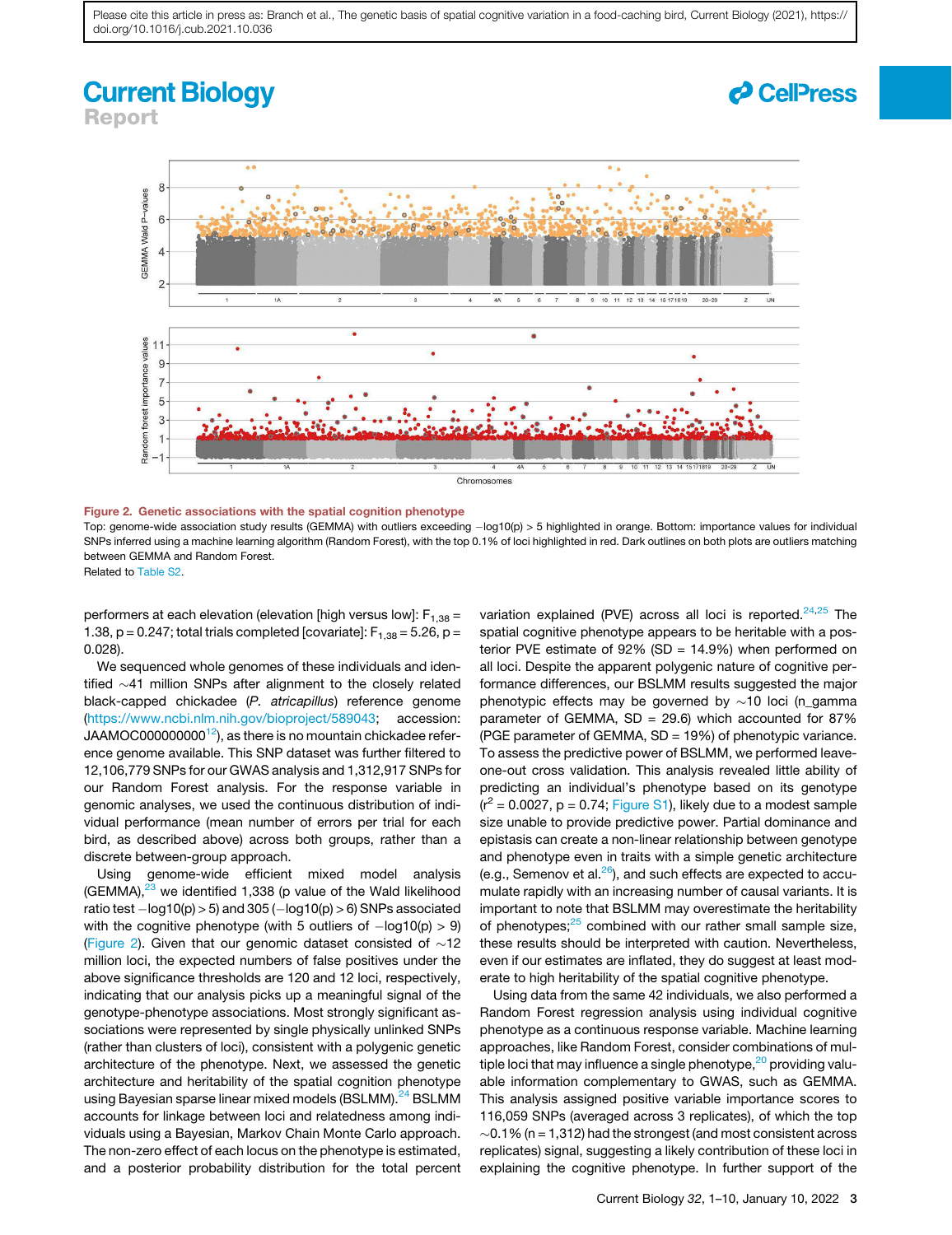# *c* CellPress



likely role of these loci in determining cognitive differences, 52 loci were identified as highly significant outliers by both GEMMA and Random Forest (Figure 2), despite the drastically different algorithms implemented in these analyses.

Using the above outlier loci, we identified 1,251 and 1,225 known genes for GEMMA and Random Forest analyses, respectively, of which 766 and 937 were unique (Table S2). Strikingly, 266 genes overlapped between GEMMA (34% of total genes) and Random Forest (28% of total genes) analyses. Using the PANTHER classification system (http://pantherdb.org/), we examined the list of genes from both the regression GWAS (GEMMA) and Random Forest analyses for statistical overrepresentation (PANTHER Gene Ontology [GO]-Biological Process Complete) with a Bonferroni correction and the human and chicken genome annotations (Tables S1 and S3). While the chicken genome is taxonomically closer to the chickadee genome, the human genome has far more detailed information about gene models and functions. PANTHER revealed many GO categories with significant positive overrepresentation and connection to neurological function and development of the nervous system (Table S1), including neuron growth and development, telencephalon development, and neurogenesis (Figure S2). Interestingly, the top GO category for Random Forest using the chicken genome as a reference was ''regulation of alkaline phosphatase activity" (Table S3), and alkaline phosphatase is known to promote axonal growth of hippocampal neurons.<sup>27</sup> Overall, the Developmental Process GO category was associated with 41% of all outlier genes identified by both GEMMA and Random Forest using the human genome as a

# **Current Biology** Report

### Figure 3. Genes in regions with highest association signal and genotype-phenotype relationship for significant SNPs

Left: zoom into a subset of genomic regions (200,000-bp total length of each), containing some of the most significant associations of GEMMA (orange), Random Forest (red), or both. Gray dots are single-locus FST. Black lines are gene models with boxes indicating exons, and arrows show the direction of reading frame. Indicated in bold are names of genes with known behavioral or neurological function or/and connected to behavioral disorders. Two genes with putative connection to behavior (ANKRD42 and SSR1, known to express in nervous system) are shown in regular font. Right: relationships between genotypes at SNPs with the highest significance in each region and cognitive phenotype (total number of errors). H1, H2, and He stand for homozygotes 1 and 2 and heterozygotes. respectively. b is the slope of linear regression and gray shading is its 95% CI. \*\*\* indicate significance under 0.0001. r<sup>2</sup> is adjusted R-squared. Dark and light blue colors indicate males and females, respectively. Note that there is an apparent lack of "worst" homozygotes, suggesting that carriers of such genotypes did not survive to adulthood and hence were not sampled.

Related to Figures S3 and S4.

reference (35.5% GEMMA and 39.5% Random Forest using chicken genome). The Nervous System Development GO

category was associated with 20.9% (GEMMA) and 19.4% (Random Forest) of all outlier genes using human genome (16.2% GEMMA and 19.7% Random Forest using chicken genome).

Genotype

We further looked at the distribution of outliers for a subset of genes with the highest association values of GEMMA, Random Forest, or both (Figures 3 and S3). Individual outlier loci showed variable patterns of association with gene features and were located within protein-coding regions and in non-coding regions in the vicinity of genes (Figures 3 and S3). All of these genes are particularly strong candidates for differences in cognitive performance due to known functions in hippocampus development and function including neurogenesis and associations with behavioral disorders (see Table 1 for gene functions and references). Several genes in our association datasets have well known associations with the development of the nervous system, the brain, and the hippocampus. These are of particular interest given that the hippocampus (and its taxon-specific homologs) is the area of the brain associated with spatial learning and memory.<sup>6</sup> These include ROBO1, ROBO2, and SLIT2genes known for their involvement in axon guidance, brain development, progenitor cell proliferation, and migration $28 -$  as well as WNT3A, LEF1, and ZEB2, which are critical for development of the hippocampus.<sup>29,30</sup> Additionally, FGF13 is essential for hippocampal neurogenesis in rodents;<sup>31</sup> CNTN6 is critical for brain and hippocampus development, and it has been implicated as an autism risk gene; $32$  BMP2 is known to affect hippocampal function associated with learning and memory; $33$  and AGAP3 is involved in regulating synaptic strength associated with learning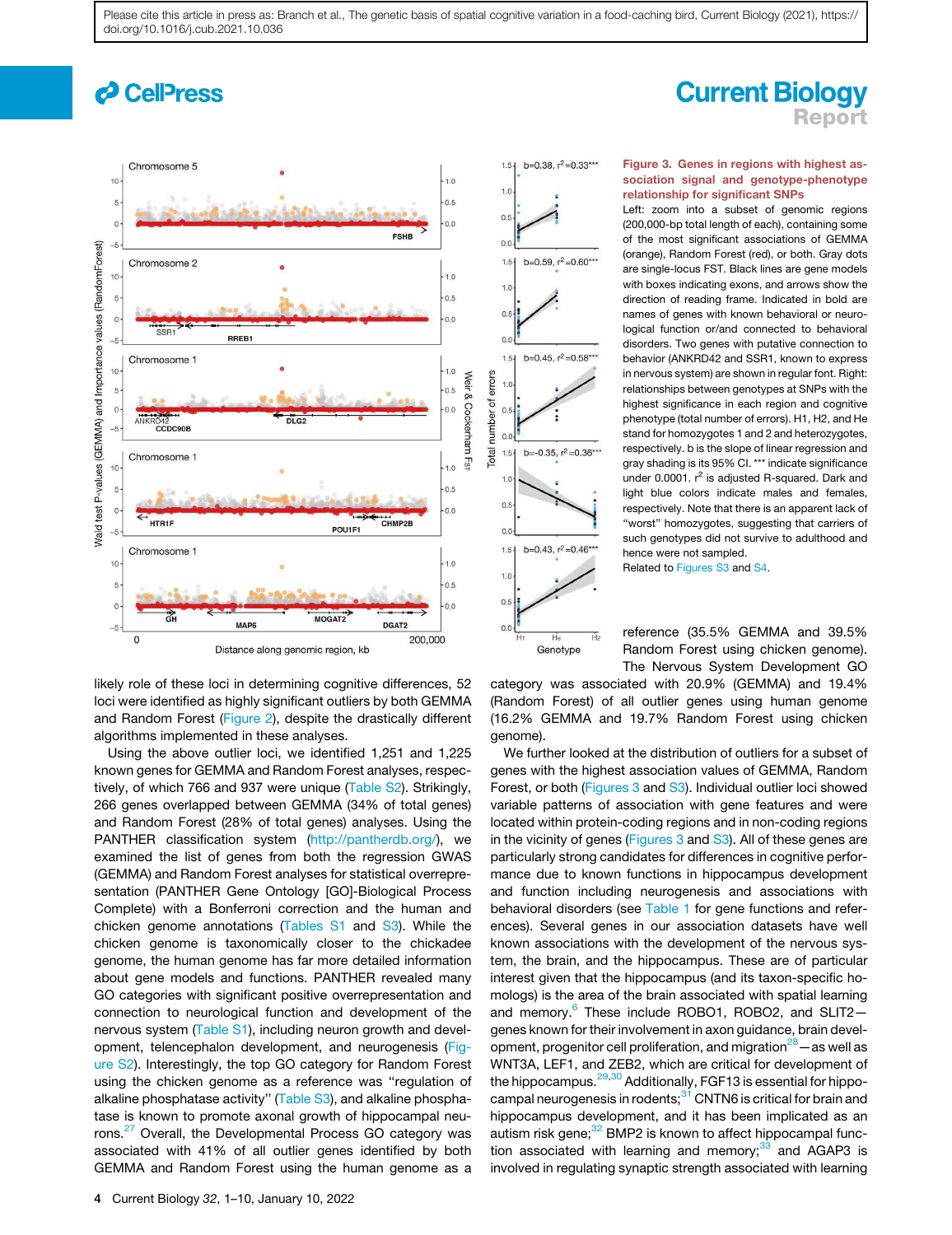### **Current Biology** Report

| Table 1. Top ranked genes and known cognitive relevance |                                                                                                                         |                   |  |  |
|---------------------------------------------------------|-------------------------------------------------------------------------------------------------------------------------|-------------------|--|--|
| Gene name                                               | <b>Description</b>                                                                                                      | <b>References</b> |  |  |
| HTR1F                                                   | involved in learning and memory,<br>also reported in chickens                                                           | 37                |  |  |
| POU1F1                                                  | linked to cognitive delays                                                                                              | 38                |  |  |
| CHMP2B                                                  | associated with cognitive<br>impairments                                                                                | 39                |  |  |
| GН                                                      | involved in cognitive function<br>both in mammals and in fish                                                           | 40,41             |  |  |
| MAP6                                                    | involved in cognitive function,<br>neuron development and<br>maturation, synaptic plasticity,<br>and brain connectivity | 42,43             |  |  |
| MOGAT2                                                  | linked to brain and hippocampal<br>function associated with<br>Alzheimer's disease                                      | 44                |  |  |
| DGAT2                                                   | linked to hippocampal function<br>associated with glucocorticoid<br>responsiveness                                      | 45                |  |  |
| FSHB                                                    | involved in brain development                                                                                           | 46                |  |  |
| RREB1                                                   | linked to hippocampus-related<br>psychiatric disorders                                                                  | 47                |  |  |
| CCDC90B                                                 | linked to hippocampal function                                                                                          | 48                |  |  |
| DLG2                                                    | linked to neural development<br>and cognitive function                                                                  | 49                |  |  |
| SSR1                                                    | linked to apoptosis in zebrafish                                                                                        | 50                |  |  |
| ANKRD42                                                 | linked to brain-related complex<br>traits including intelligence                                                        | 51                |  |  |
| SESTD1                                                  | involved in development of<br>the brain and the hippocampus                                                             | 52                |  |  |
| IGSF11                                                  | involved in synaptic plasticity<br>in the hippocampus                                                                   | 53                |  |  |
| RTN4R                                                   | linked to cognitive function                                                                                            | 54                |  |  |
| TNC                                                     | involved in neurogenesis                                                                                                | 55                |  |  |
| NEO1                                                    | involved in hippocampal<br>function                                                                                     | 56                |  |  |
| CCNE1                                                   | involved in cell proliferation in<br>humans (and also detected in birds)                                                | 57                |  |  |
| VSTM2B                                                  | linked to dementia                                                                                                      | 58                |  |  |
| POP <sub>4</sub>                                        | linked to hippocampal function,<br>aging, and Alzheimer's disease                                                       | 59                |  |  |
| C19 or F12                                              | linked to cognitive decline and<br>neuropsychiatric impairment                                                          | 60                |  |  |
| METRN                                                   | involved in neuron development<br>and neurogenesis                                                                      | 61                |  |  |
| WDR24                                                   | involved in cell growth and<br>metabolism                                                                               | 62                |  |  |
| RHBDL1                                                  | involved in development                                                                                                 | 63                |  |  |
| ZNF385B                                                 | linked to neurodevelopmental<br>disorders                                                                               | 64                |  |  |
| ARHGAP31                                                | linked to brain development                                                                                             | 65                |  |  |
| ZFPM2                                                   | involved in neuron development<br>in the brain and the hippocampus                                                      | 66                |  |  |
| NME3                                                    | involved in hippocampal function                                                                                        | 67                |  |  |
| SPSB3                                                   | involved in hippocampal function                                                                                        | 68                |  |  |

| <b>Table 1. Continued</b>                                                                                                                  |                                                                           |                   |  |
|--------------------------------------------------------------------------------------------------------------------------------------------|---------------------------------------------------------------------------|-------------------|--|
| Gene name                                                                                                                                  | <b>Description</b>                                                        | <b>References</b> |  |
| <b>IGFALS</b>                                                                                                                              | involved in hippocampal function                                          | 69                |  |
| <b>SULMU</b>                                                                                                                               | linked to cell metabolism, cell<br>proliferation, and apoptosis           | 70                |  |
| <b>PLEK</b>                                                                                                                                | linked to hippocampus<br>development and function                         | 71                |  |
| CFAP70                                                                                                                                     | linked to brain function<br>related to Alzheimer's disease                | 44                |  |
| <b>MSS51</b>                                                                                                                               | linked to neurogenesis<br>and intellectual ability                        | 72                |  |
| RHOT <sub>2</sub>                                                                                                                          | linked to hippocampal plasticity                                          | 73                |  |
| <b>ANTKMT</b>                                                                                                                              | also known as FAM173A,<br>involved in hippocampal f<br>unction and memory | 74                |  |
| EIPR1                                                                                                                                      | involved in neural functions<br>associated with psychiatric<br>disorders  | 75                |  |
| UPK1B                                                                                                                                      | involved in hippocampal function                                          | 76                |  |
| Description and references of the top ranked genes based on the highest<br>association values of GEMMA, Random Forest, or both. Related to |                                                                           |                   |  |

*d* CellPress

and memory.<sup>34</sup> Some of the genes we detected (DRD2, NMDE2 [NR2B]) have also been specifically implicated in cognitive function in birds. $35,36$ 

Figure S3 and Table S2.

We also detected two genes (GRM3 and ELMO1) that exhibit differential expression in the hippocampus between black-capped chickadee populations at different latitudes.<sup>10</sup> These two black-capped chickadee populations also show differences in hippocampal morphology and spatial learning and memory (better spatial cognition, larger number of hippocampal neurons, and higher rate of adult hippocampal neurogenesis in Alaska chickadees compared to Kansas chickadees), $10$  like the mountain chickadees studied here. Differential expression of these genes was detected in birds that were hand-reared from when they were 10 days old and maintained in identical lab conditions, which suggests these differences are associated with genetic variation rather than experience. That we detected significant associations between these two genes and cognitive performance in the present study suggests that these differences are functional. GRM3 is well known to be associated with hippocampal dependent function, including memory in humans,<sup>77</sup> and ELMO1 is involved in neuron development and adult neurogenesis.<sup>78,79</sup>

Finally, there were significant associations between genotypes and the cognitive phenotype at a series of individual SNPs (best associations of GEMMA, Random Forest, or both) we examined (Figures 3 and S4). The strength of association was low to moderate ( $r^2$  = 0.17-0.61), which follows expectations for a highly polygenic trait. Interestingly, in all but one case examined  $(n = 14)$ , there was an apparent lack of homozygous genotypes for the ''worst'' allele (Figures 3 and S4). This result suggests that carriers of these homozygous genotypes might experience behavioral or physiological disadvantages and rarely survive to adulthood (and hence were not sampled in our dataset) and warrant further study. Overall, the fact that every SNP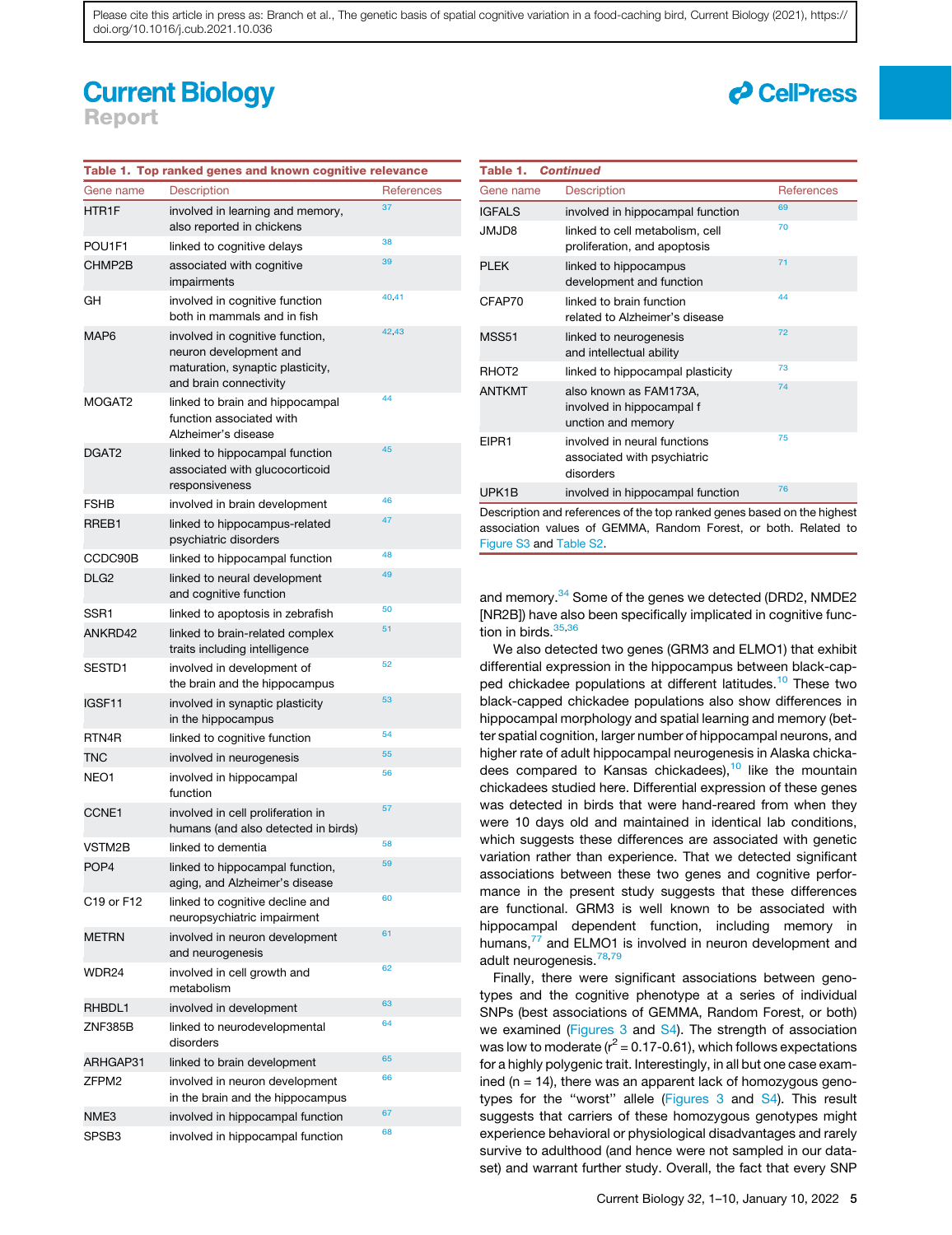# *c* CellPress

tested for our focal gene set exhibited a significant association with cognitive phenotype suggests that these SNPs are important for spatial cognition and that they contribute to individual variation in cognitive phenotype. In half of the top SNPs analyzed (7 of 14; Figures 3, S3, and S4) the strength of association with cognitive phenotype was above 50%, suggesting at least moderate heritability, consistent with our BSLMM results.

Overall, using our unique long-term field dataset, we found significant differences in numerous genes associated with individual variation in spatial learning and memory ability in foodcaching mountain chickadees. Many of these differences are associated with development of the nervous system and the brain, including neuron growth and development, and neurogenesis. While adult neurogenesis is known to occur in avian song nuclei and in the olfactory system, hippocampal neurogenesis consisting of proliferation, survival, and incorporation of new neurons has received the most attention because of its direct connection to general cognitive function and spatial learning and memory in mammals and birds. $80-83$  The genes that differ among the individuals varying in their spatial cognitive abilities in our study population are also associated with nervous system development and function, suggesting a genetic basis or constraint on the natural variation present in the spatial memory and learning abilities of food-caching species. In other words, an individual's genes appear to lay the cognitive foundation upon which that individual may then build via learning and experience.<sup>84</sup> This suggests that the chickadee spatial cognition phenotype may be determined, at least in part, early in development, $84$  but more study is required to firmly establish if certain genes or loci are predictive of spatial cognition in chickadees. Our results are consistent with previous studies showing that differences in the spatial cognition of chickadees are associated with differences in the number and size of hippocampal neurons (Figure 1C), as well as adult hippocampal neurogenesis rates.<sup>7,8</sup> In addition to the genes involved in development, many of the genes identified appear to be directly involved in neuronal and hippocampal functions associated with learning and memory. Combined with previous results showing differential survival of chickadees based on their spatial cognitive abilities,<sup>14</sup> our finding that differences in spatial cognition have a genetic basis indicates that natural selection on spatial cognition can result in local adaptation.

Our results provide an important contribution to the understanding of the genetic basis of naturally occurring behavioral and cognitive variation. Often behavior, and more specifically, cognition, is thought of as labile and readily affected by experience.<sup>4</sup> Historically, much of the work addressing variation in cognition was limited to lab environments and humans, which comes with a host of biases; however, advances in technology and genomic analytics have paved the way to test many longstanding assumptions in ecology and evolutionary biology, resulting in a better understanding of naturally occurring phenotypic variations. Our study provides the first direct evidence for the critical component expected for the evolution of cognitive variation by natural selection, clearly demonstrating that genetic differences underlie natural individual variation of spatial cognitive abilities in a wild population of birds.

The results of our study lay the foundation for future investigations into the genetic basis of, and natural selection on, spatial

### **Current Biology** Report

cognitive abilities in wild food-caching birds. Future work will focus on quantifying heritability using a larger and more representative sample, investigating the impact of strong selective events on allele frequencies, and understanding temporal variation and geographic consistency in selection on spatial learning and memory.

### STAR+METHODS

Detailed methods are provided in the online version of this paper and include the following:

- **KEY RESOURCES TABLE**
- **RESOURCE AVAILABILITY** 
	- $\circ$  Lead contact
	- $\circ$  Materials availability
	- $\circ$  Data and code availability
- **.** EXPERIMENTAL MODEL AND SUBJECT DETAILS
- $\circ$  Study subjects and site **O** METHOD DETAILS
	- $\circ$  Cognitive testing in the wild
	-
	- $\circ$  Library preparation and whole genome sequencing
- $\circ$  Whole genome alignment and filtering **QUANTIFICATION AND STATISTICAL ANALYSIS**
- - $\circ$  Measuring cognitive ability
	- $\circ$  Regression GWAS analysis
	- $\circ$  Random Forest filtering and analysis
	- $\circ$  Gene ontology analysis
	- $\circ$  Gene annotation

### SUPPLEMENTAL INFORMATION

Supplemental information can be found online at https://doi.org/10.1016/j. cub.2021.10.036.

#### ACKNOWLEDGMENTS

Thank you to Drs. Rebecca Croston and Maria Tello-Ramos for their contribution to data collection and the staff of the Sagehen Creek Field Station (University of California Berkeley) for assistance at our field site. We acknowledge that this research was conducted on the ancestral and traditional lands of the Washoe people. We recognize and support the Indigenous individuals who live there now and those forcibly removed from their homelands (https:// washoetribe.us). This research was supported by NSF grants IOS 1856181 and IOS 1351295 to V.V.P. C.L.B. is supported by a Rose Postdoctoral Fellowship from the Cornell Lab of Ornithology. G.A.S. is supported by NSF grant RoL 1928891. We also thank 3 anonymous reviewers for their constructive criticism and suggestions that have greatly improved the manuscript.

#### AUTHOR CONTRIBUTIONS

C.L.B., V.V.P., and S.A.T. conceived and designed the experiment. C.L.B., B.R.S., A.M.P., and V.V.P. collected cognitive field data. C.L.B. and V.V.P. analyzed the cognitive data. E.S.B. and V.V.P. co-designed the "smart" feeder arrays. E.S.B. designed RFID boards and wrote the software. G.A.S., D.N.W., and S.A.T. conducted all genomic methods and analyses: GWAS, Random Forest, and GO analyses. C.L.B., G.A.S., D.N.W., S.A.T., and V.V.P. co-wrote the manuscript. All authors provided feedback for the final manuscript.

#### DECLARATION OF INTERESTS

The authors declare no competing interests.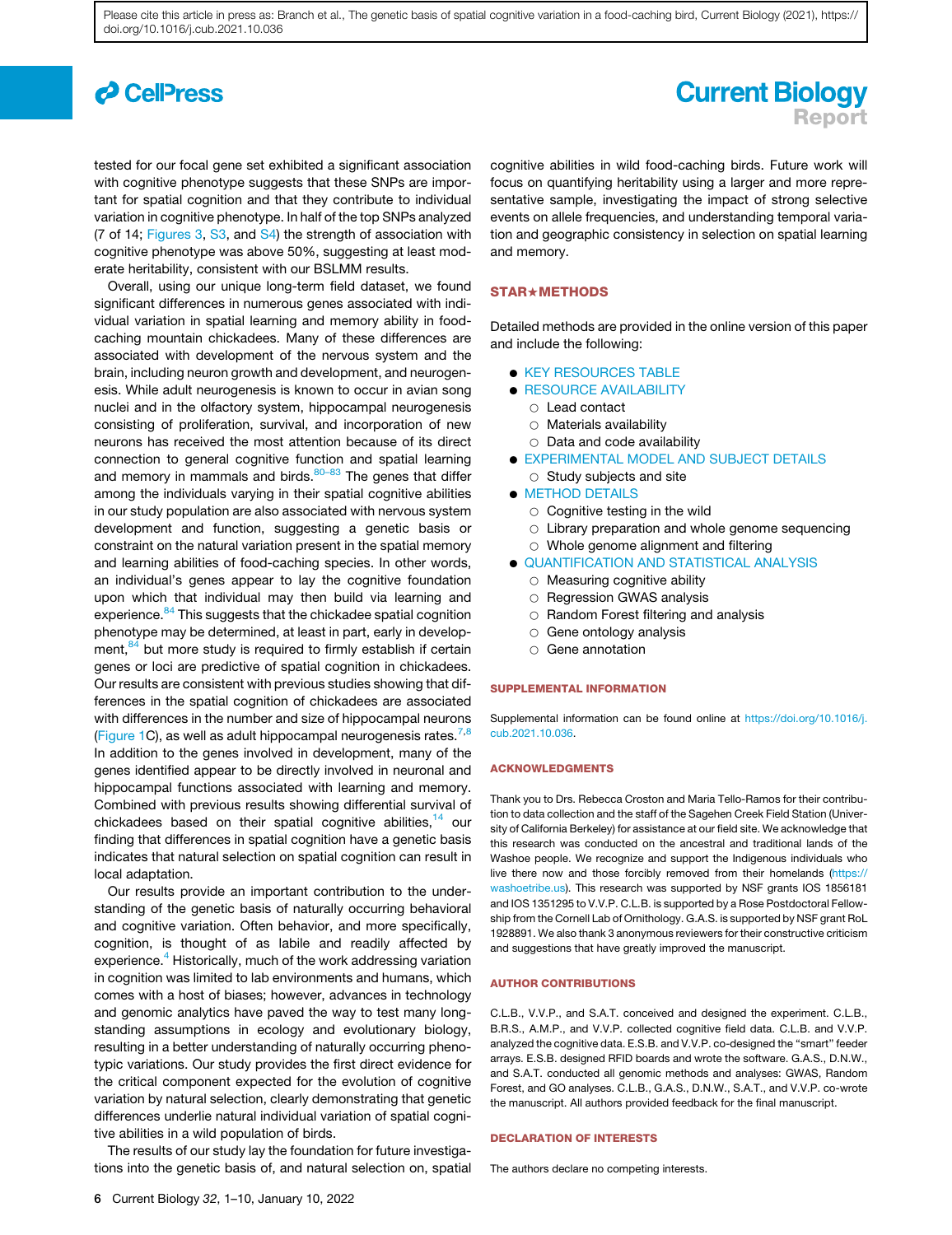### **Current Biology** Report

#### INCLUSION AND DIVERSITY

We worked to ensure sex balance in the selection of non-human subjects. One or more of the authors of this paper self-identifies as a member of the LGBTQ+ community. The author list of this paper includes contributors from the location where the research was conducted who participated in the data collection, design, analysis, and/or interpretation of the work.

Received: July 8, 2021 Revised: September 15, 2021 Accepted: October 14, 2021 Published: November 3, 2021

#### REFERENCES

- 1. Sherry, D.F., Vaccarino, A.L., Buckenham, K., and Herz, R.S. (1989). The hippocampal complex of food-storing birds. Brain Behav. Evol. *34*, 308–317.
- 2. Morand-Ferron, J., and Quinn, J.L. (2015). The evolution of cognition in natural populations. Trends Cogn. Sci. *19*, 235–237.
- 3. Morand-Ferron, J. (2017). Why learn? The adaptive value of associative learning in wild populations. Curr. Opin. Behav. Sci. *16*, 73–79.
- 4. Shettleworth, S.J. (2010). Cognition, Evolution and Behavior, Second Edition (Oxford University Press).
- 5. Krebs, J.R., Sherry, D.F., Healy, S.D., Perry, V.H., and Vaccarino, A.L. (1989). Hippocampal specialization of food-storing birds. Proc. Natl. Acad. Sci. USA *86*, 1388–1392.
- 6. Pravosudov, V.V., and Roth, T.C., II. (2013). Cognitive ecology of food hoarding: The evolution of spatial memory and the hippocampus. Annu. Rev. Ecol. Evol. Syst. *44*, 173–193.
- 7. Freas, C.A., LaDage, L.D., Roth, T.C., II, and Pravosudov, V.V. (2012). Elevation-related differences in memory and the hippocampus in mountain chickadees, *Poecile gambeli*. Anim. Behav. *84*, 121–127.
- 8. Roth, T.C., 2nd, LaDage, L.D., Freas, C.A., and Pravosudov, V.V. (2012). Variation in memory and the hippocampus across populations from different climates: a common garden approach. Proc. Biol. Sci. *279*, 402–410.
- 9. Croston, R., Kozlovsky, D.Y., Branch, C.L., Parchman, T.L., Bridge, E.S., and Pravosudov, V.V. (2016). Individual variation in spatial memory performance in wild mountain chickadees from different elevations. Anim. Behav. *111*, 225–234.
- 10. Pravosudov, V.V., Roth, T.C., 2nd, Forister, M.L., Ladage, L.D., Kramer, R., Schilkey, F., and van der Linden, A.M. (2013). Differential hippocampal gene expression is associated with climate-related natural variation in memory and the hippocampus in food-caching chickadees. Mol. Ecol. *22*, 397–408.
- 11. McQuillan, M.A., Roth, T.C., 2nd, Huynh, A.V., and Rice, A.M. (2018). Hybrid chickadees are deficient in learning and memory. Evolution *72*, 1155–1164.
- 12. Wagner, D.N., Curry, R.L., Chen, N., Lovette, I.J., and Taylor, S.A. (2020). Genomic regions underlying metabolic and neuronal signaling pathways are temporally consistent in a moving avian hybrid zone. Evolution *74*, 1498–1513.
- 13. Wickham, H. (2016). ggplot2: Elegant Graphics for Data Analysis (Springer-Verlag New York).
- 14. Sonnenberg, B.R., Branch, C.L., Pitera, A.M., Bridge, E., and Pravosudov, V.V. (2019). Natural selection and spatial cognition in wild food-caching mountain chickadees. Curr. Biol. *29*, 670–676.e3.
- 15. Tello-Ramos, M.C., Branch, C.L., Pitera, A.M., Kozlovsky, D.Y., Bridge, E.S., and Pravosudov, V.V. (2018). Memory in wild mountain chickadees from different elevations: comparing first year birds with older survivors. Anim. Behav. *137*, 149–160.
- 16. Heinen, V.K., Pitera, A.M., Sonnenberg, B.R., Benedict, L.M., Branch, C.L., Bridge, E.S., and Pravosudov, V.V. (2021). Specialized spatial



17. Croston, R., Branch, C.L., Kozlovsky, D.Y., Dukas, R., and Pravosudov, V.V. (2015). Heritability and the evolution of cognitive traits. Behav. Ecol. *26*, 1447–1459.

caching bird. Proc. Biol. Sci. *288*, 20203180.

- 18. Endler, J.A. (1986). Natural Selection in the Wild (Princeton University Press).
- 19. Branch, C.L., Jahner, J.P., Kozlovsky, D.Y., Parchman, T.L., and Pravosudov, V.V. (2017). Absence of population structure across elevational gradients despite large phenotypic variation in mountain chickadees (*Poecile gambeli*). R. Soc. Open Sci. *4*, 170057.
- 20. Brieuc, M.S.O., Waters, C.D., Drinan, D.P., and Naish, K.A. (2018). A practical introduction to Random Forest for genetic association studies in ecology and evolution. Mol. Ecol. Resour. *18*, 755–766.
- 21. Croston, R., Branch, C.L., Pitera, A.M., Kozlovsky, D.Y., Bridge, E.S., Parchman, T.L., and Pravosudov, V.V. (2017). Predictably harsh environment is associated with reduced cognitive flexibility in wild food-caching mountain chickadees. Anim. Behav. *123*, 139–149.
- 22. Branch, C.L., Pitera, A.M., Kozlovsky, D.Y., Bridge, E.S., and Pravosudov, V.V. (2019). Smart is the new sexy: female mountain chickadees increase reproductive investment when mated to males with better spatial cognition. Ecol. Lett. *22*, 897–903.
- 23. Zhou, X., and Stephens, M. (2012). Genome-wide efficient mixed-model analysis for association studies. Nat. Genet. *44*, 821–824.
- 24. Zhou, X., Carbonetto, P., and Stephens, M. (2013). Polygenic modeling with bayesian sparse linear mixed models. PLoS Genet. *9*, e1003264.
- 25. Freda, P.J., Alex, J.T., Morgan, T.J., and Ragland, G.J. (2017). Genetic decoupling of thermal hardiness across metamorphosis in Drosophila melanogaster. Integr. Comp. Biol. *57*, 999–1009.
- 26. Semenov, G.A., Linck, E., Enbody, E.D., Harris, R.B., Khaydarov, D.R., Alström, P., Andersson, L., and Taylor, S.A. (2021). Asymmetric introgression reveals the genetic architecture of a plumage trait. Nat. Commun. *12*, 1019.
- 27. Díez-Zaera, M., Díaz-Hernández, J.I., Hernández-Álvarez, E., Zimmermann, H., Díaz-Hernández, M., and Miras-Portugal, M.T. (2011). Tissue-nonspecific alkaline phosphatase promotes axonal growth of hippocampal neurons. Mol. Biol. Cell *22*, 1014–1024.
- 28. Gonda, Y., Namba, T., and Hanashima, C. (2020). Beyond axon guidance: roles of Slit-Robo signaling in neocortical formation. Front. Cell Dev. Biol. *8*, 607415.
- 29. Roelink, H. (2000). Hippocampus formation: an intriguing collaboration. Curr. Biol. *10*, R279–R281.
- 30. Epifanova, E., Babaev, A., Newman, A.G., and Tarabykin, V. (2019). Role of Zeb2/Sip1 in neuronal development. Brain Res. *1705*, 24–31.
- 31. Yang, Q.Q., Zhai, Y.Q., Wang, H.F., Cai, Y.C., Ma, X.Y., Yin, Y.Q., Li, Y.D., Zhou, G.M., Zhang, X., Hu, G., and Zhou, J.W. (2021). Nuclear isoform of FGF13 regulates post-natal neurogenesis in the hippocampus through an epigenomic mechanism. Cell Rep. *35*, 109127.
- 32. Zuko, A., Oguro-Ando, A., van Dijk, R., Gregorio-Jordan, S., van der Zwaag, B., and Burbach, J.P.H. (2016). Developmental role of the cell adhesion molecule Contactin-6 in the cerebral cortex and hippocampus. Cell Adhes. Migr. *10*, 378–392.
- 33. Cordner, R.D., Friend, L.N., Mayo, J.L., Badgley, C., Wallmann, A., Stallings, C.N., Young, P.L., Miles, D.R., Edwards, J.G., and Bridgewater, L.C. (2017). The BMP2 nuclear variant, nBMP2, is expressed in mouse hippocampus and impacts memory. Sci. Rep. *7*, 46464.
- 34. Oku, Y., and Huganir, R.L. (2013). AGAP3 and Arf6 regulate trafficking of AMPA receptors and synaptic plasticity. J. Neurosci. *33*, 12586–12598.
- 35. Herold, C. (2010). NMDA and D2-like receptors modulate cognitive flexibility in a color discrimination reversal task in pigeons. Behav. Neurosci. *124*, 381–390.
- 36. Audet, J.-N., Kayello, L., Ducatez, S., Perillo, S., Cauchard, L., Howard, J.T., O'Connell, L.A., Jarvis, E.D., and Lefebvre, L. (2018). Divergence

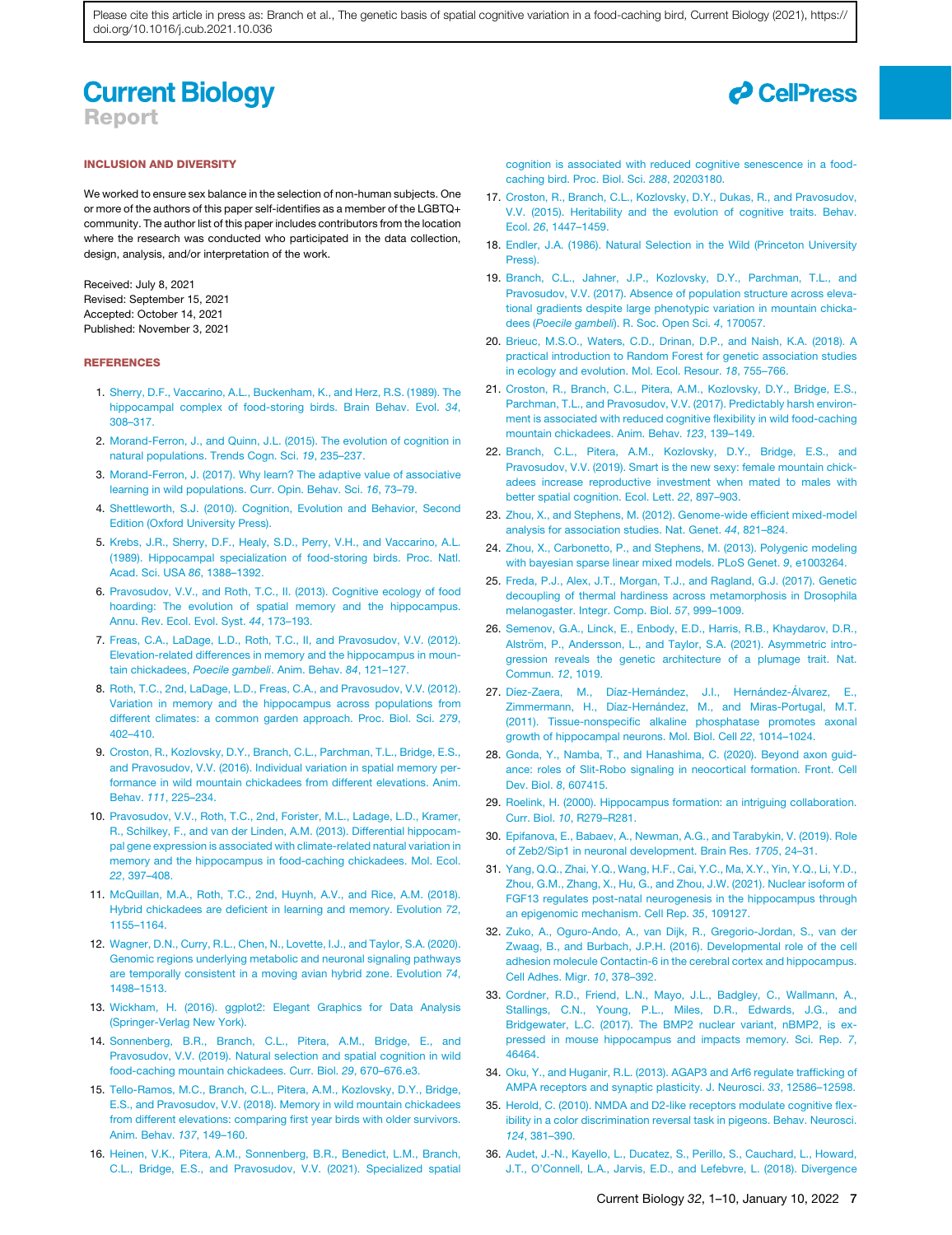# *d* CellPress

in problem-solving skills is associated with differential expression of glutamate receptors in wild finches. Sci. Adv. *4*, eaao6369.

- 37. Sun, C., Qiu, Y., Ren, Q., Zhang, X., Cao, B., Zou, Y., Li, J., Zhang, J., and Wang, Y. (2021). Molecular cloning and functional characterization of three 5-HT receptor genes (HTR1B, HTR1E, and HTR1F) in chickens. Genes (Basel) *12*, 891.
- 38. Sun, Y., Zhang, F., Gao, J., Gao, X., Guo, T., Zhang, K., Shi, Y., Zheng, Z., Tang, W., Zheng, Y., et al. (2006). Positive association between POU1F1 and mental retardation in young females in the Chinese Han population. Hum. Mol. Genet. *15*, 1237–1243.
- 39. Stokholm, J., Teasdale, T.W., Johannsen, P., Nielsen, J.E., Nielsen, T.T., Isaacs, A., Brown, J.M., and Gade, A.; Frontotemporal dementia Research in Jutland Association (FReJA) consortium (2013). Cognitive impairment in the preclinical stage of dementia in FTD-3 CHMP2B mutation carriers: a longitudinal prospective study. J. Neurol. Neurosurg. Psychiatry *84*, 170–176.
- 40. Nyberg, F., and Hallberg, M. (2013). Growth hormone and cognitive function. Nat. Rev. Endocrinol. *9*, 357–365.
- 41. Studzinski, A.L.M., Barros, D.M., and Marins, L.F. (2015). Growth hormone (GH) increases cognition and expression of ionotropic glutamate receptors (AMPA and NMDA) in transgenic zebrafish (Danio rerio). Behav. Brain Res. *294*, 36–42.
- 42. Cuveillier, C., Boulan, B., Ravanello, C., Denarier, E., Deloulme, J.-C., Gory-Fauré, S., Delphin, C., Bosc, C., Arnal, I., and Andrieux, A. (2021). Beyond neuronal microtubule stabilization: MAP6 and CRMPS, two converging stories. Front. Mol. Neurosci. *14*, 665693.
- 43. Fournet, V., Schweitzer, A., Chevarin, C., Deloulme, J.-C., Hamon, M., Giros, B., Andrieux, A., and Martres, M.-P. (2012). The deletion of STOP/MAP6 protein in mice triggers highly altered mood and impaired cognitive performances. J. Neurochem. *121*, 99–114.
- 44. Sun, L.-L., Yang, S.-L., Sun, H., Li, W.-D., and Duan, S.-R. (2019). Molecular differences in Alzheimer's disease between male and female patients determined by integrative network analysis. J. Cell. Mol. Med. *23*, 47–58.
- 45. Datson, N.A., Polman, J.A.E., de Jonge, R.T., van Boheemen, P.T.M., van Maanen, E.M.T., Welten, J., McEwen, B.S., Meiland, H.C., and Meijer, O.C. (2011). Specific regulatory motifs predict glucocorticoid responsiveness of hippocampal gene expression. Endocrinology *152*, 3749– 3757.
- 46. Schwartz, F., Neve, R., Eisenman, R., Gessler, M., and Bruns, G. (1994). A WAGR region gene between PAX-6 and FSHB expressed in fetal brain. Hum. Genet. *94*, 658–664.
- 47. Ohadi, M., Mirabzadeh, A., Esmaeilzadeh-Gharehdaghi, E., Rezazadeh, M., Hosseinkhanni, S., Oladnabi, M., Firouzabadi, S.G., and Darvish, H. (2012). Novel evidence of the involvement of calreticulin in major psychiatric disorders. Prog. Neuropsychopharmacol. Biol. Psychiatry *37*, 276–281.
- 48. Fragopoulou, A.F., Polyzos, A., Papadopoulou, M.-D., Sansone, A., Manta, A.K., Balafas, E., Kostomitsopoulos, N., Skouroliakou, A., Chatgilialoglu, C., Georgakilas, A., et al. (2018). Hippocampal lipidome and transcriptome profile alterations triggered by acute exposure of mice to GSM 1800 MHz mobile phone radiation: an exploratory study. Brain Behav. *8*, e01001.
- 49. Reggiani, C., Coppens, S., Sekhara, T., Dimov, I., Pichon, B., Lufin, N., Addor, M.-C., Belligni, E.F., Digilio, M.C., Faletra, F., et al. (2017). Novel promoters and coding first exons in DLG2 linked to developmental disorders and intellectual disability. Genome Med. *9*, 67.
- 50. Nesan, D., and Vijayan, M.M. (2013). The transcriptomics of glucocorticoid receptor signaling in developing zebrafish. PLoS ONE *8*, e80726.
- 51. Zhao, B., Shan, Y., Yang, Y., Yu, Z., Li, T., Wang, X., Luo, T., Zhu, Z., Sullivan, P., Zhao, H., et al. (2021). Transcriptome-wide association analysis of brain structures yields insights into pleiotropy with complex neuropsychiatric traits. Nat. Commun. *12*, 2878.

52. Yang, X.Y., Stanley, R.E., Ross, A.P., Robitaille, A.M., Gray, J.A., and Cheyette, B.N.R. (2019). Sestd1 encodes a developmentally dynamic synapse protein that complexes with BCR Rac1-GAP to regulate forebrain dendrite, spine and synapse formation. Cereb. Cortex *29*, 505–516.

Report

**Current Biology** 

- 53. Jang, S., Oh, D., Lee, Y., Hosy, E., Shin, H., van Riesen, C., Whitcomb, D., Warburton, J.M., Jo, J., Kim, D., et al. (2016). Synaptic adhesion molecule IgSF11 regulates synaptic transmission and plasticity. Nat. Neurosci. *19*, 84–93.
- 54. Lo Bianco, L., Attrotto, M.T., Torretta, S., Masellis, R., Rampino, A., D'Ambrosio, E., Di Giorgio, A., Ferranti, L., Fazio, L., Gelao, B., et al. (2017). Genetic variation is associated with RTN4R expression and working memory processing in healthy humans. Brain Res. Bull. *134*, 162–167.
- 55. Theocharidis, U., Roll, L., and Faissner, A. (2021). The expression of tenascin-C in neural stem/progenitor cells is stimulated by the growth factors EGF and FGF-2, but not by TGFb1. Cell Tissue Res. *385*, 659–674.
- 56. Sun, D., Tan, Z.-B., Sun, X.D., Liu, Z.P., Chen, W.B., Milibari, L., Ren, X., Yao, L.L., Lee, D., Shen, C., et al. (2021). Hippocampal astrocytic neogenin regulating glutamate uptake, a critical pathway for preventing epileptic response. Proc. Natl. Acad. Sci. USA *118*, e2022921118.
- 57. Wirthlin, M., Lima, N.C.B., Guedes, R.L.M., Soares, A.E.R., Almeida, L.G.P., Cavaleiro, N.P., Loss de Morais, G., Chaves, A.V., Howard, J.T., Teixeira, M.M., et al. (2018). Parrot genomes and the evolution of heightened longevity and cognition. Curr. Biol. *28*, 4001–4008.e7.
- 58. van der Ende, E.L., Meeter, L.H., Stingl, C., van Rooij, J.G.J., Stoop, M.P., Nijholt, D.A.T., Sanchez-Valle, R., Graff, C., Öijerstedt, L., Grossman, M., et al. (2019). Novel CSF biomarkers in genetic frontotemporal dementia identified by proteomics. Ann. Clin. Transl. Neurol. *6*, 698–707.
- 59. Lanke, V., Moolamalla, S.T.R., Roy, D., and Vinod, P.K. (2018). Integrative analysis of hippocampus gene expression profiles identifies network alterations in aging and Alzheimer's disease. Front. Aging Neurosci. *10*, 153.
- 60. Tschentscher, A., Dekomien, G., Ross, S., Cremer, K., Kukuk, G.M., Epplen, J.T., and Hoffjan, S. (2015). Analysis of the C19orf12 and WDR45 genes in patients with neurodegeneration with brain iron accumulation. J. Neurol. Sci. *349*, 105–109.
- 61. Wang, Z., Andrade, N., Torp, M., Wattananit, S., Arvidsson, A., Kokaia, Z., Jørgensen, J.R., and Lindvall, O. (2012). Meteorin is a chemokinetic factor in neuroblast migration and promotes stroke-induced striatal neurogenesis. J. Cereb. Blood Flow Metab. *32*, 387–398.
- 62. Cai, W., Wei, Y., Jarnik, M., Reich, J., and Lilly, M.A. (2016). The GATOR2 component Wdr24 regulates TORC1 activity and lysosome function. PLoS Genet. *12*, e1006036.
- 63. Lastun, V.L., Grieve, A.G., and Freeman, M. (2016). Substrates and physiological functions of secretase rhomboid proteases. Semin. Cell Dev. Biol. *60*, 10–18.
- 64. Uddin, M.G., Siddiqui, S.A., Uddin, M.S., Aziz, M.A., Hussain, M.S., Furhatun-Noor, M.S., Sen Millat, N., Muhiri, B., and Islam, M.S. (2020). Genetic variants of ZNF385B and COMT are associated with autism spectrum disorder in the Bangladeshi children. Meta Gene *26*, 100820.
- 65. Dumas, G., Malesys, S., and Bourgeron, T. (2021). Systematic detection of brain protein-coding genes under positive selection during primate evolution and their roles in cognition. Genome Res. *31*, 484–496.
- 66. Nielsen, J.V., Thomassen, M., Møllgård, K., Noraberg, J., and Jensen, N.A. (2014). Zbtb20 defines a hippocampal neuronal identity through direct repression of genes that control projection neuron development in the isocortex. Cereb. Cortex *24*, 1216–1229.
- 67. Francis, H.M., Mirzaei, M., Pardey, M.C., Haynes, P.A., and Cornish, J.L. (2013). Proteomic analysis of the dorsal and ventral hippocampus of rats maintained on a high fat and refined sugar diet. Proteomics *13*, 3076– 3091.
- 68. Sahún, I., Marechal, D., Pereira, P.L., Nalesso, V., Gruart, A., Garcia, J.M.D., Antonarakis, S.E., Dierssen, M., and Herault, Y. (2014). Cognition and hippocampal plasticity in the mouse is altered by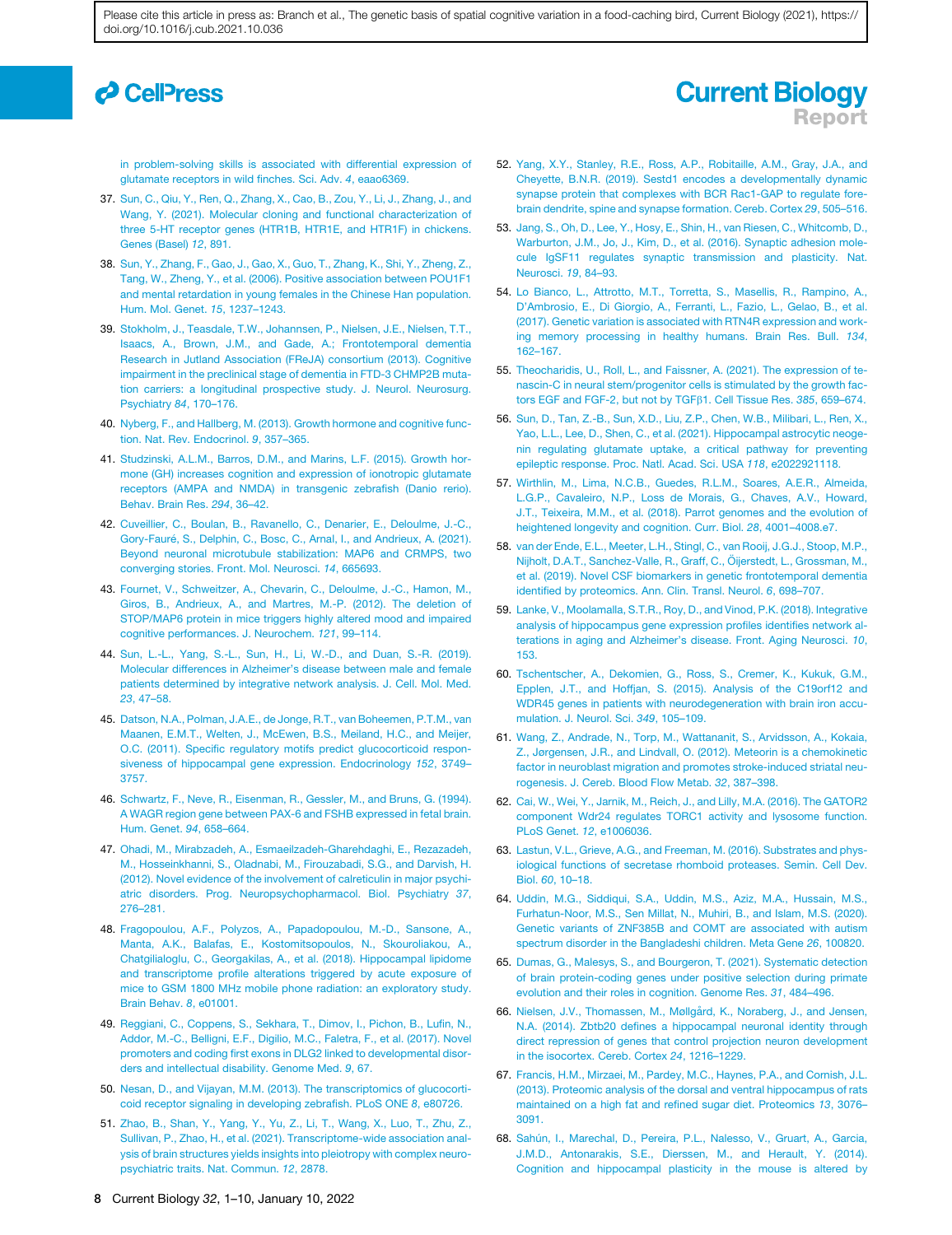### **Current Biology** Report

monosomy of a genomic region implicated in Down syndrome. Genetics *197*, 899–912.

- 69. Díaz-Morán, S., Palència, M., Mont-Cardona, C., Cañete, T., Blázquez, G., Martínez-Membrives, E., López-Aumatell, R., Sabariego, M., Donaire, R., Morón, I., et al. (2013). Gene expression in hippocampus as a function of differential trait anxiety levels in genetically heterogeneous NIH-HS rats. Behav. Brain Res. *257*, 129–139.
- 70. Yeo, K.S., Tan, M.C., Wong, W.Y., Loh, S.W., Lam, Y.L., Tan, C.L., Lim, Y.-Y., and Ea, C.-K. (2016). JMJD8 is a positive regulator of TNF-induced NF-kB signaling. Sci. Rep. *6*, 34125.
- 71. Buschdorf, J.P., Ong, M.L., Ong, S.X., MacIsaac, J.L., Chng, K., Kobor, M.S., Meaney, M.J., and Holbrook, J.D. (2016). Low birth weight associates with hippocampal gene expression. Neuroscience *318*, 190–205.
- 72. Mir, Y.R., and Kuchay, R.A.H. (2019). Advances in identification of genes involved in autosomal recessive intellectual disability: a brief review. J. Med. Genet. *56*, 567–573.
- 73. Li, S., Papale, L.A., Zhang, Q., Madrid, A., Chen, L., Chopra, P., Keles, S., Jin, P., and Alisch, R.S. (2016). Genome-wide alterations in hippocampal 5-hydroxymethylcytosine links plasticity genes to acute stress. Neurobiol. Dis. *86*, 99–108.
- 74. Li, K., Müller, I., Patil, S., Höger, H., Pollak, A., Russo-Schlaff, N., Lubec, G., and Li, L. (2012). Strain-independent global effect of hippocampal proteins in mice trained in the Morris water maze. Amino Acids *43*, 1739–1749.
- 75. Li, Q., Wang, Z., Zong, L., Ye, L., Ye, J., Ou, H., Jiang, T., Guo, B., Yang, Q., Liang, W., et al. (2021). Allele-specific DNA methylation maps in monozygotic twins discordant for psychiatric disorders reveal that disease-associated switching at the EIPR1 regulatory loci modulates neural function. Mol. Psychiatry. Published online May 7, 2021. https://doi.org/ 10.1038/s41380-021-01126-w.
- 76. Sanchez, D., Bajo-Grañeras, R., Del Caño-Espinel, M., Garcia-Centeno, R., Garcia-Mateo, N., Pascua-Maestro, R., and Ganfornina, M.D. (2015). Aging without Apolipoprotein D: molecular and cellular modifications in the hippocampus and cortex. Exp. Gerontol. *67*, 19–47.
- 77. Egan, M.F., Straub, R.E., Goldberg, T.E., Yakub, I., Callicott, J.H., Hariri, A.R., Mattay, V.S., Bertolino, A., Hyde, T.M., Shannon-Weickert, C., et al. (2004). Variation in GRM3 affects cognition, prefrontal glutamate, and risk for schizophrenia. Proc. Natl. Acad. Sci. USA *101*, 12604–12609.
- 78. Li, W., Tam, K.M.V., Chan, W.W.R., Koon, A.C., Ngo, J.C.K., Chan, H.Y.E., and Lau, K.-F. (2018). Neuronal adaptor FE65 stimulates Rac1 mediated neurite outgrowth by recruiting and activating ELMO1. J. Biol. Chem. *293*, 7674–7688.
- 79. Lu, Z., Elliott, M.R., Chen, Y., Walsh, J.T., Klibanov, A.L., Ravichandran, K.S., and Kipnis, J. (2011). Phagocytic activity of neuronal progenitors regulates adult neurogenesis. Nat. Cell Biol. *13*, 1076–1083.
- 80. Kempermann, G., and Gage, F.H. (1999). New nerve cells for the adult brain. Sci. Am. *280*, 48–53.
- 81. Ming, G.L., and Song, H. (2005). Adult neurogenesis in the mammalian central nervous system. Annu. Rev. Neurosci. *28*, 223–250.
- 82. Kempermann, G., Wiskott, L., and Gage, F.H. (2004). Functional significance of adult neurogenesis. Curr. Opin. Neurobiol. *14*, 186–191.
- 83. Barnea, A., and Pravosudov, V. (2011). Birds as a model to study adult neurogenesis: bridging evolutionary, comparative and neuroethological approaches. Eur. J. Neurosci. *34*, 884–907.
- 84. Zador, A.M. (2019). A critique of pure learning and what artificial neural networks can learn from animal brains. Nat. Commun. *10*, 3770.
- 85. Narasimhan, V., Danecek, P., Scally, A., Xue, Y., Tyler-Smith, C., and Durbin, R. (2016). BCFtools/RoH: a hidden Markov model approach for detecting autozygosity from next-generation sequencing data. Bioinformatics *32*, 1749–1751.
- 86. Danecek, P., Auton, A., Abecasis, G., Albers, C.A., Banks, E., DePristo, M.A., Handsaker, R.E., Lunter, G., Marth, G.T., Sherry, S.T., et al. (2011). Grp Genomes Project Anal, the variant call format and VCFtools. J. Bioinform. *27*, 2156–2158.
- 87. Liaw, A., and Wiener, M. (2002). Classification and regression by randomForest. R News *2*, 18–22.
- 88. Cingolani, P., Platts, A., Wang, L., Coon, M., Nguyen, T., Wang, L., Land, S.J., Lu, X., and Ruden, D.M. (2012). A program for annotating and predicting the effects of single nucleotide polymorphisms, SnpEff: SNPs in the genome of Drosophila melanogaster strain w1118; iso-2; iso-3. Fly (Austin) *6*, 80–92.
- 89. Shumate, A., and Salzberg, S.L. (2021). Liftoff: accurate mapping of gene annotations. J. Bioinform. *37*, 1639–1643.
- 90. Bolger, A.M., Lohse, M., and Usadel, B. (2014). Trimmomatic: a flexible trimmer for Illumina sequence data. Bioinformatics *30*, 2114–2120.
- 91. Andrews, S. (2010). FastQC: a quality control tool for high throughput sequence data, 2010. https://www.bioinformatics.babraham.ac.uk/ projects/fastqc/.
- 92. Mi, H., Huang, X., Muruganujan, A., Tang, H., Mills, C., Kang, D., and Thomas, P.D. (2017). PANTHER version 11: expanded annotation data from Gene Ontology and Reactome pathways, and data analysis tool enhancements. Nucleic Acids Res. *45* (D1), D183–D189.
- 93. Branch, C.L., Pitera, A.M., Kozlovsky, D.Y., Sonnenberg, B., Benedict, L., and Pravosudov, V.V. (2019). Elevation-related differences in the age structure of breeding birds suggest stronger selection at harsher elevations. Behav. Ecol. Sociobiol. *73*, 143.
- 94. Branch, C.L., Sonnenberg, B.R., Pitera, A.M., Benedict, L.M., Kozlovsky, D.Y., Bridge, E.S., and Pravosudov, V.V. (2020). Testing the greater male variability phenomenon: male mountain chickadees exhibit larger variation in reversal learning performance compared with females. Proc. Biol. Sci. *287*, 20200895.
- 95. Branch, C.L., Kozlovsky, D.Y., and Pravosudov, V.V. (2015). Elevation related variation in aggressive response to mirror image in mountain chickadees. Behaviour *152*, 667–676.
- 96. Kozlovsky, D.Y., Branch, C.L., Freas, C.A., and Pravosudov, V.V. (2014). Elevation related differences in exploration and social dominance in mountain chickadees (*Poecile gambeli*). Behav. Ecol. Sociobiol. *68*, 1871–1881.
- 97. Branch, C.L., and Pravosudov, V.V. (2015). Mountain chickadees from different elevations sing different songs: acoustic adaptation, temporal drift or signal of local adaptation? R. Soc. Open Sci. *2*, 150019.
- 98. Pitera, A.M., Branch, C.L., Bridge, E.S., and Pravosudov, V.V. (2018). Daily foraging routines in food-caching mountain chickadees are associated with variation in environmental harshness. Anim. Behav. *143*, 93–104.
- 99. McKenna, A., Hanna, M., Banks, E., Sivachenko, A., Cibulskis, K., Kernytsky, A., Garimella, K., Altshuler, D., Gabriel, S., Daly, M., and DePristo, M.A. (2010). The Genome Analysis Toolkit: a MapReduce framework for analyzing next-generation DNA sequencing data. Genome Res. *20*, 1297–1303.
- 100. Broad Institute (2019). Picard Tools (Broad Institute). http:// broadinstitute.github.io/picard.
- 101. Bates, D., Marchler, M., Bolker, B., and Walker, S. (2015). Fitting linear mixed-effects models using lme4. J. Stat. Softw. *67*, 1–48.
- 102. Kuznetsova, A., Brockhoff, P.B., and Christensen, R.H.B. (2017). lmerTest Package: tests in linear mixed effects models. J. Stat. Softw. *82*, 1–26.
- 103. Cirulli, E.T., and Goldstein, D.B. (2010). Uncovering the roles of rare variants in common disease through whole-genome sequencing. Nat. Rev. Genet. *11*, 415–425.
- 104. Manolio, T.A., Collins, F.S., Cox, N.J., Goldstein, D.B., Hindorff, L.A., Hunter, D.J., McCarthy, M.I., Ramos, E.M., Cardon, L.R., Chakravarti, A., et al. (2009). Finding the missing heritability of complex diseases. Nature *461*, 747–753.
- 105. Toews, D.P., Taylor, S.A., Vallender, R., Brelsford, A., Butcher, B.G., Messer, P.W., and Lovette, I.J. (2016). Plumage genes and little else distinguish the genomes of hybridizing warblers. Curr. Biol. *26*, 2313– 2318.

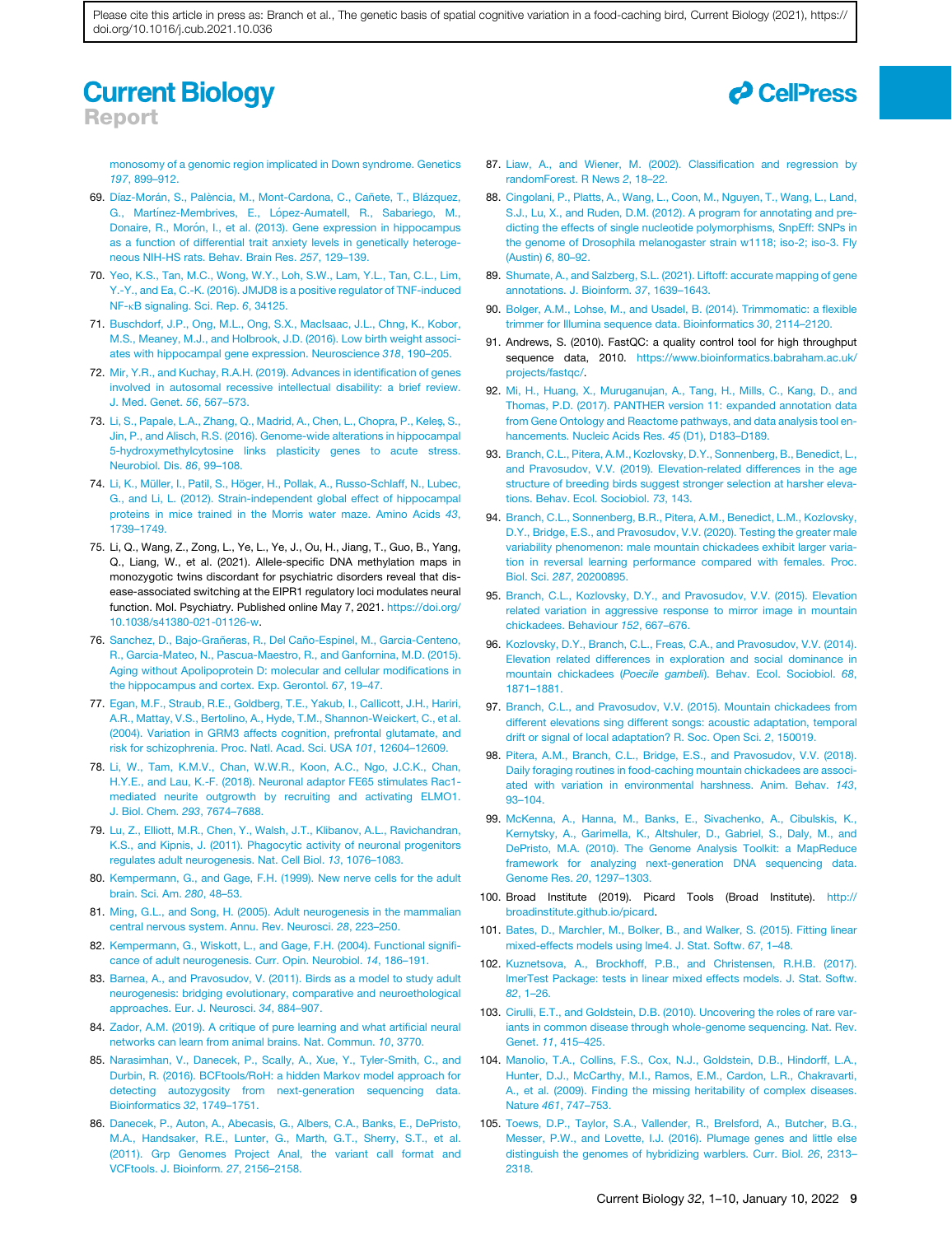# *<u>d* CellPress</u>

### 106. Gazda, M.A., Araújo, P.M., Lopes, R.J., Toomey, M.B., Andrade, P., Afonso, S., Marques, C., Nunes, L., Pereira, P., Trigo, S., et al. (2020). A genetic mechanism for sexual dichromatism in birds. Science *368*, 1270–1274.

- 107. Lango Allen, H., Estrada, K., Lettre, G., Berndt, S.I., Weedon, M.N., Rivadeneira, F., Willer, C.J., Jackson, A.U., Vedantam, S., Raychaudhuri, S., et al. (2010). Hundreds of variants clustered in genomic loci and biological pathways affect human height. Nature *467*, 832–838.
- 108. Yang, J., Benyamin, B., McEvoy, B.P., Gordon, S., Henders, A.K., Nyholt, D.R., Madden, P.A., Heath, A.C., Martin, N.G., Montgomery, G.W., et al. (2010). Common SNPs explain a large proportion of the heritability for human height. Nat. Genet. *42*, 565–569.
- 109. Zhang, G., Karns, R., Sun, G., Indugula, S.R., Cheng, H., Havas-Augustin, D., Novokmet, N., Durakovic, Z., Missoni, S., Chakraborty, R., et al. (2012). Finding missing heritability in less significant Loci and

allelic heterogeneity: genetic variation in human height. PLoS ONE *7*, e51211.

Report

**Current Biology** 

- 110. Wood, A.R., Esko, T., Yang, J., Vedantam, S., Pers, T.H., Gustafsson, S., Chu, A.Y., Estrada, K., Luan, J., Kutalik, Z., et al.; Electronic Medical Records and Genomics (eMEMERGEGE) Consortium; MIGen Consortium; PAGEGE Consortium; LifeLines Cohort Study (2014). Defining the role of common variation in the genomic and biological architecture of adult human height. Nat. Genet. *46*, 1173–1186.
- 111. Wei, W.-H., Hemani, G., and Haley, C.S. (2014). Detecting epistasis in human complex traits. Nat. Rev. Genet. *15*, 722–733.
- 112. Basu, S., Kumbier, K., Brown, J.B., and Yu, B. (2018). Iterative random forests to discover predictive and stable high-order interactions. Proc. Natl. Acad. Sci. USA *115*, 1943–1948.
- 113. Goldstein, B.A., Hubbard, A.E., Cutler, A., and Barcellos, L.F. (2010). An application of Random Forests to a genome-wide association dataset: methodological considerations & new findings. BMC Genet. *11*, 49.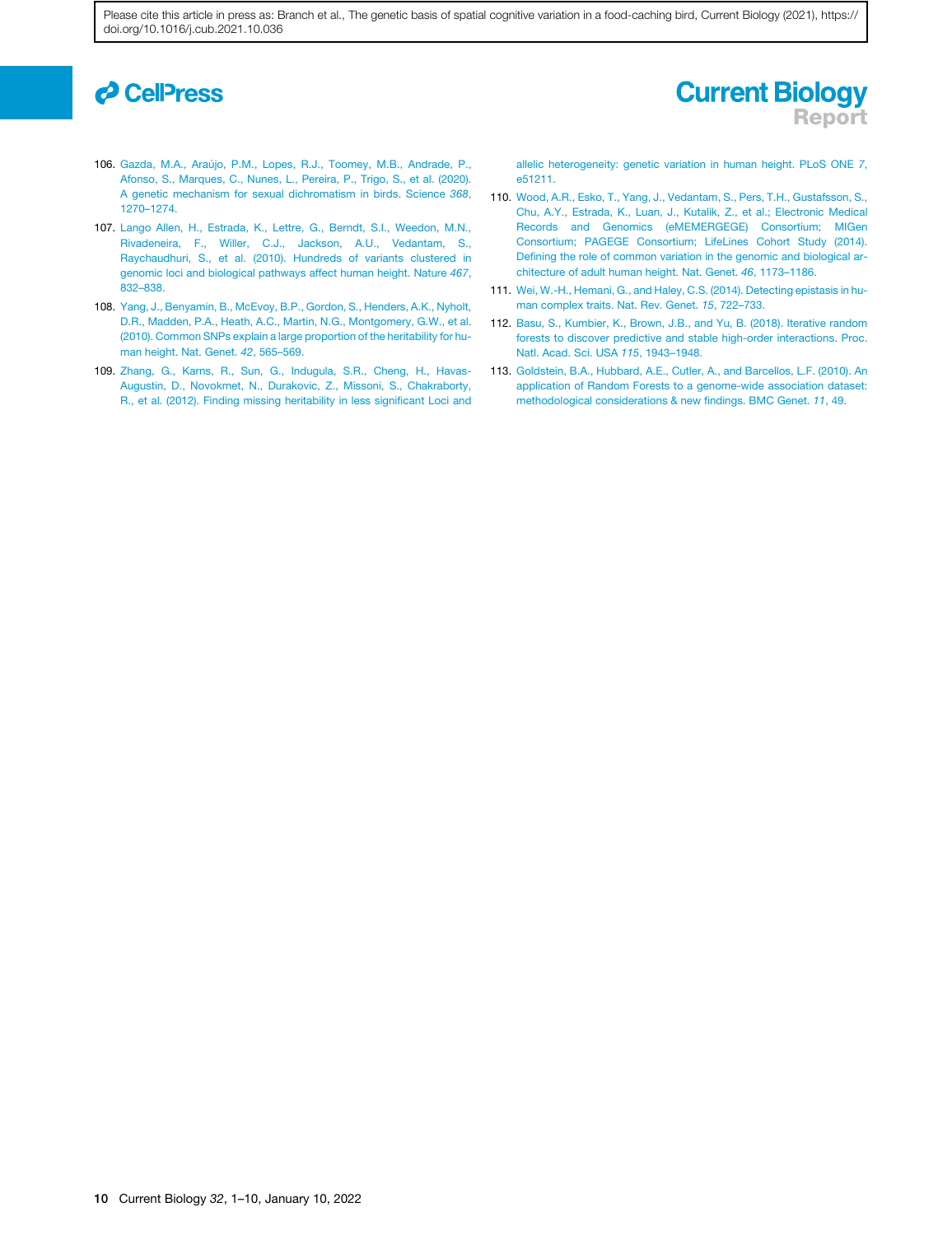# **Current Biology** Report



### STAR+METHODS

### KEY RESOURCES TABLE

| <b>REAGENT or RESOURCE</b>                 | <b>SOURCE</b>          | <b>IDENTIFIER</b>     |
|--------------------------------------------|------------------------|-----------------------|
| <b>Biological samples</b>                  |                        |                       |
| Blood samples from wild birds              | Mountain chickadees    | N/A                   |
| Critical commercial assays                 |                        |                       |
| DNeasy Blood and Tissue DNA extraction kit | <b>QIAGEN</b>          | 69506                 |
| Nextera XT DNA Library Preparation Kit     | Illumina               | FC-131-1096           |
| Deposited data                             |                        |                       |
| Raw cognitive testing data                 | This paper             | Data S1               |
| Black-capped chickadee reference genome    | 12 <sub>2</sub>        | NCBI: JAAMOC000000000 |
| Raw paired whole genome sequencing reads   | This paper             | NCBI: PRJNA770082     |
| Experimental models: Organisms/strains     |                        |                       |
| Mountain chickadees (bird)                 | Wild caught            | Poecile gambeli       |
| Software and algorithms                    |                        |                       |
| <b>GATK</b>                                | <b>Broad Institute</b> | ver. 4.1.0.0          |
| <b>Picard Tools</b>                        | <b>Broad Institute</b> | ver. 2.22.7           |
| bcftools                                   | 85                     | ver. 1.7              |
| vcftools                                   | 86                     | ver. 0.1.13           |
| <b>GEMMA</b>                               | 23                     | ver. 0.98             |
| randomForest (R package)                   | 87                     | ver. 4.6-14           |
| SnpEff                                     | 88                     | ver. 4.3              |
| Lifoff                                     | 89                     | ver. 1.5.2            |
| R                                          | R Core Team            | ver. 3.6.3            |
| Trimmomatic                                | 90                     | ver. 0.39             |
| FastQC                                     | 91                     | ver. 0.11.6           |
| <b>PANTHER</b>                             | 92                     | ver. 15               |

### RESOURCE AVAILABILITY

#### Lead contact

Further information and requests for resources and reagents should be directed to and will be fulfilled by the lead contact, Vladimir Pravosudov (vpravosu@unr.edu).

#### Materials availability

This study did not generate new unique reagents

### Data and code availability

Raw cognitive testing data for this study is available as supplemental data file included with this manuscript (Data S1). Raw paired whole genome sequencing reads are available through NCBI: PRJNA770082.

This paper does not report original code.

Any additional information required to reanalyze the data reported in this paper is available from the lead contact upon request.

### EXPERIMENTAL MODEL AND SUBJECT DETAILS

### Study subjects and site

We selected individual birds in this study based on their performance on a spatial learning and memory task at our long-term study site in northern California, Sagehen Experimental Forest, USA.<sup>7,9,14–16,19,22</sup> Birds were tested in the wild using 'smart' feeder spatial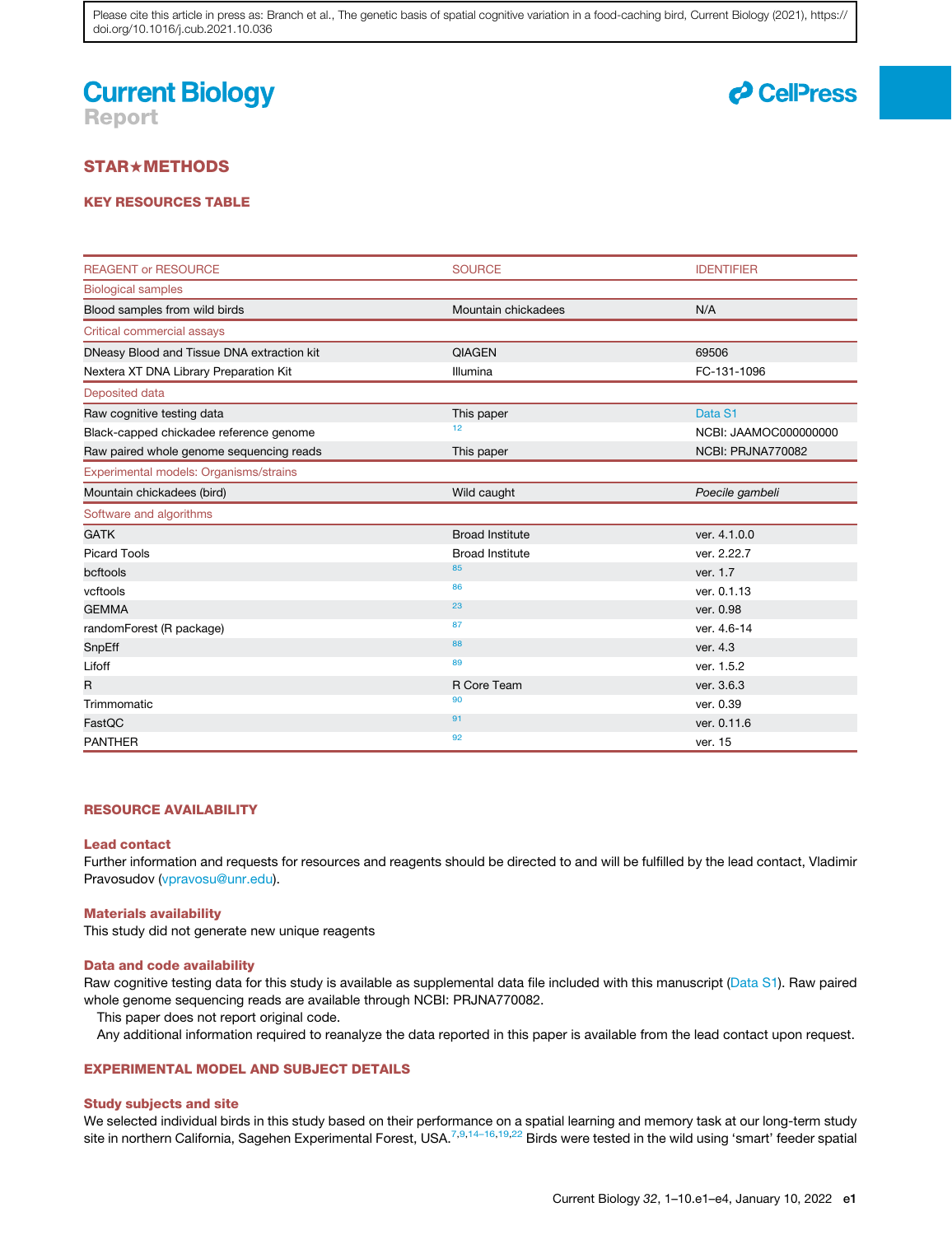# *c* CellPress

# **Current Biology** Report

arrays equipped with radiofrequency identification (RFID) technology (see diagram in Figure 1D and Video S1).<sup>9,14–16,21,22</sup> Prior to each year of testing, chickadees were trapped using mist nets at established feeders and their legs were fitted with unique colorband and passive integrated transponder (PIT)-tag combinations. Birds were selected from 3 years of testing (2016 – 2018) based on the mean number of errors they made across the entire testing period (16 days in 2016 and 5 days in 2017 and 2018; see more detailed methods in 9 and 14). Birds from both high (ca 2400 m) and low (ca 1900 m) elevations were selected as best (few errors) or worst (many errors) performers for subsequent genetic analyses. Birds were chosen as best and worst performers from the bottom and top of the data distributions (Figure 1D), respectively, and selected such that all best performers were detected in more than one year (22/22) and most of the worst performers were not detected in more than one year (15/20: 9 of 10 birds at high elevation and 6 of 10 birds at low elevation, Differences between best and worst performers: Fisher's exact test, p < 0.001; e.g., 13). Due to the sedentary nature of chickadees, birds that were not detected in the following year after testing were presumed to have died.<sup>93</sup> We aimed for a total sample size of 40 birds, which meant we selected the 10 best and 10 worst performers from high elevation and the 10 best and 10 worst performers from low elevation. Although we refer to birds in best and worst performance groups, the nature of our selection process (and likely, the polygenic architecture of cognition) resulted in a continuous distribution of individual performance scores used for all genetic analyses described throughout the manuscript (Figure 1F). Male and female chickadees in this population do not differ in performance on the spatial cognitive task,<sup>94</sup> however we did use sex as a covariate in GWAS (see below).

### METHOD DETAILS

### Cognitive testing in the wild

Birds were tested on the spatial cognitive task using 4 spatial arrays (example of one array in Figure 1D; 2 at each elevation), each containing 8 RFID-enabled feeders mounted equidistant on an aluminum square frame  $(1.2 \times 1.2 \text{ m})$ , suspended 2-3 m above the ground using a pulley system connected to 4 trees (to avoid damage by squirrels and black bears). Within each elevation, the two arrays were positioned ca. 1.5 km apart and each was visited by mostly non-overlapping groups of chickadees. Each feeder has a perch with an embedded RFID antenna that is mounted in front of a motorized door that allows access to a black oil sunflower seed reward (Video S1). Feeders can function in one of three modes: (a) 'open' mode, where the door remains open with visible food; (b) 'all' mode, where the door remains closed but opens when any PIT-tagged bird lands on the perch, allowing access to food; and (c) 'target' mode, where the door opens only for PIT-tag IDs that have been programmed into the RFID reader memory. 'Open' and 'all' modes are largely used for training whereas 'target' mode allows us to restrict food access for individual birds to a specific feeder. In all three modes, every feeder records the PIT-tag ID, date, and time of all visits. For each testing year, birds were habituated to the moving feeder door (i.e., 'all' mode) for at least 2 weeks prior to testing. Birds that were consistently visiting the feeder arrays were pseudo-randomly assigned to one individual feeder within the array (1 of 8). The measure of spatial cognitive ability was assessed based on a birds' visits to other feeders within the array (7 of 8) that were not its assigned rewarding feeder. When a bird landed on the perch (with embedded RFID antenna) of its assigned feeder, the feeder door would open, and the bird would obtain one sunflower seed. Unlike many fringillid or corvid species, chickadees do not consume multiple seeds or monopolize a feeder, but instead take one seed and either fly to a nearby tree to consume it or fly further to cache it. Therefore, we are confident that birds received one seed at each correct feeder visit. Performance on the spatial task was measured as the number of location errors an individual made within a trial. A trial began when the bird visited any feeder within the array and ended when they visited their rewarding feeder, at which time the number of location errors was reset to zero and a new trial started. Location errors were defined as the number of unrewarding feeders a bird visited before landing on the correct, rewarding feeder. The mean number of location errors per trial was calculated across the entire testing period and used to choose birds as best or worst based on their performance.

For this study we chose birds with particular cognitive phenotypes to assess genetic variation among best and worst performers. It is worth noting that our previous work on cognitive variation in caching birds has focused on birds inhabiting locations that differ in winter climate severity (e.g., high versus low elevations).<sup>9,14,15,21</sup> In addition to cognitive variation at the group level, these birds also vary in other traits, including aggression,<sup>95</sup> social dominance, novel exploration,<sup>96</sup> song,<sup>97</sup> and daily foraging routines.<sup>98</sup> While we cannot completely rule out the possibility of confounding variation among the best and worst performing birds used in this study, including birds from both high and low elevations in our best and worst performer groups aimed to reduce spurious correlations (Figure 1E).

### Library preparation and whole genome sequencing

We extracted DNA from blood stored in Queens lysis buffer using the QIAGEN DNeasy Blood and Tissue protocol and quantified it using an Invitrogen Qubit 3.0 fluorometer (Invitrogen, Carlsbad CA) and the double-stranded DNA broad range assay kit. Whole genome library preparation was carried out by the University of Colorado Boulder Next Generation Sequencing Facility using a Nextera XT DNA Library Preparation Kit following standard protocol, except using half reaction volumes. Libraries were pooled and sequenced on an Illumina NovaSEQ 6000 (paired end, 150 base pairs) at the University of Colorado Cancer Center Genomics and Microarray Core Facility. Sequencing resulted in a total of 1 billion reads across all individuals, representing an average of 23 million reads per individual (17,124,662 – 73,759,522), and an average depth of coverage of 9.43X per individual. Filtering of raw reads resulted in 671 Gb of data among 42 individuals. We trimmed raw reads of sequencing adapters and barcodes using Trimmomatic (ver.  $0.39$ <sup>90</sup> using the paired end (PE) settings and Illumina adapters. We performed quality control on trimmed sequence files using FastQC (ver.  $0.11.6$ ).<sup>91</sup> All sequences passed FastQC quality control.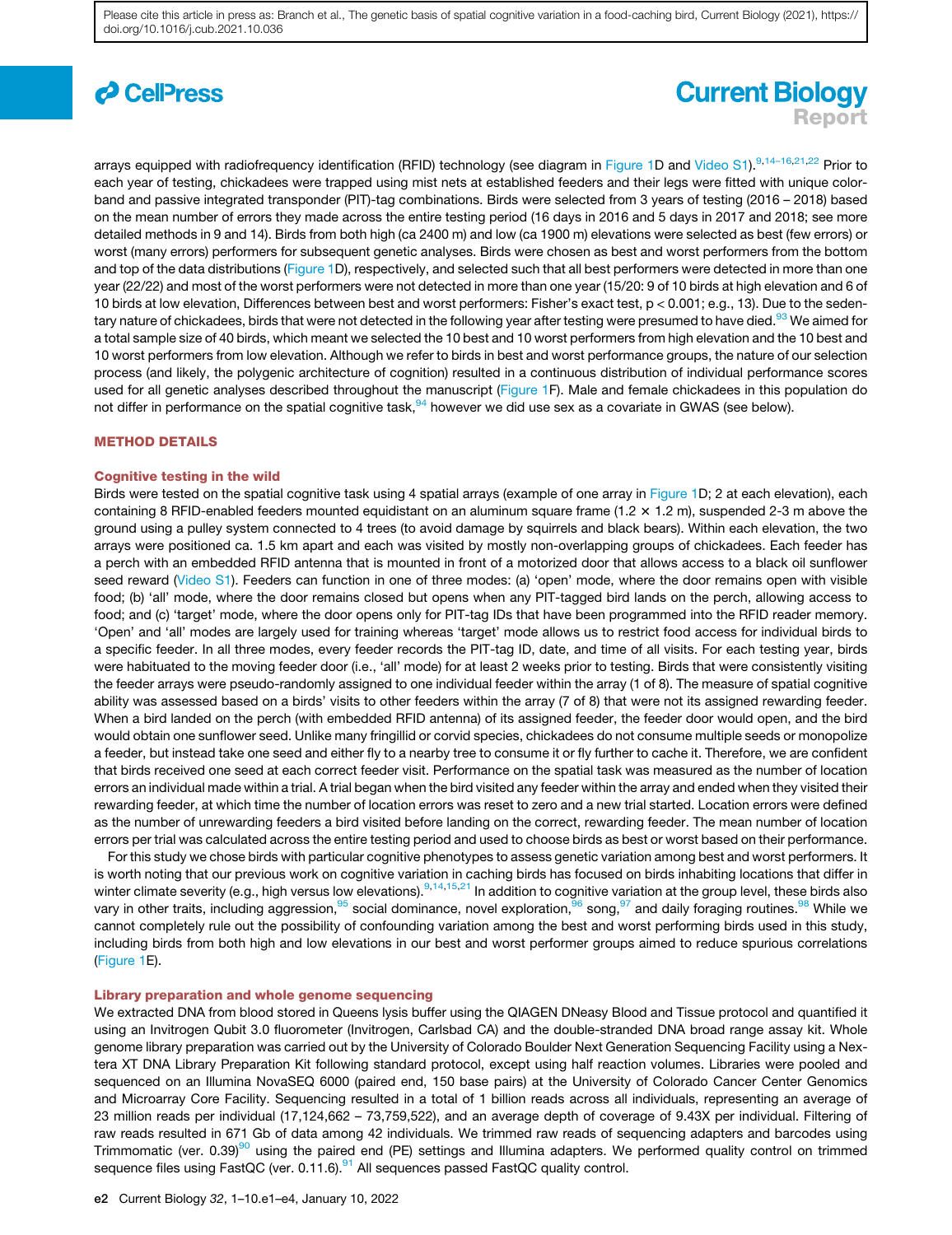### **Current Biology** Report



### Whole genome alignment and filtering

We aligned filtered sequence data to the black-capped chickadee reference genome (https://www.ncbi.nlm.nih.gov/bioproject/ 589043; Accession: JAAMOC000000000<sup>12</sup> according to GATK "Best Practices" using the GATK software (ver. 4.1.0.0).<sup>99</sup> We used the black-capped chickadee reference genome because no reference genome is available for the mountain chickadee at the moment and these species are closely related. After initial alignment with Picard Tools (ver. 2.22.7),<sup>100</sup> we used "mpileup" from the bcftools software (ver. 1.7)<sup>85</sup> to identify single nucleotide polymorphisms (SNPs) and generate a variant call file (VCF). Alignment of filtered sequence data before VCF table filtering initially yielded 41,105,895 SNPs. Using vcftools (ver. 0.1.13),<sup>86</sup> we initially removed any genotype with a sequencing depth of less than 5, a quality score lower than 30, or a minor allele count less than 3, and checked that no individuals had genotype missingness greater than 10% within each group. We removed any locus that did not pass a Hardy-Weinberg Equilibrium test (*P*-value < 0.05) and removed all indels. We filtered SNPs so that all individuals had at least 95% of all genotypes and a minor allele frequency of 10%. Data filtering yielded 12,106,779 SNPs in 42 individuals (20 individuals who performed the worst on spatial cognition tests, the most of which did not survive past their first year, and 22 individuals who performed the best on spatial cognition tests and survived beyond their first year). There were 24 males and 18 females in the dataset, but they were distributed relatively equally across performance groups (12:8 males/females in the low performance group and 12:10 males/ females in the high performance group; furthermore, there are no significant differences in spatial cognitive performance between males and females in this population  $94$ ).

### QUANTIFICATION AND STATISTICAL ANALYSIS

### Measuring cognitive ability

We assessed the mean number of errors per trial over the entire testing period. This same measure has been used in our previous studies on spatial cognition in wild mountain chickadees $9,14,15,21$  and its ecological relevance has been previously established, showing that spatial cognitive ability predicts overwinter survival<sup>14</sup> and that females increase reproductive output when mated to males with better spatial cognition.<sup>22</sup> Spatial cognitive performance of best and worst individuals was compared using general linear mixed models (GLMM; *lmer()* function in R version 3.6.1, packages lme4 and lmerTest<sup>101,102</sup>) with mean performance across all trials as the response variable; cognitive category (2 levels: best and worst), elevation (2 levels: high and low), and total number of trials completed as fixed factors, and testing year as a random factor (see Data S1). Total number of trials was used as a fixed factor to control for the effect of motivation and differences in the number of trials completed across birds over the fixed testing period.

#### Regression GWAS analysis

For GWAS, we combined individuals from high and low elevation sites because of a lack of population structure between the sites and banding-based records demonstrating effective migration along the elevational gradient.<sup>19</sup> We used GEMMA v.0.98 (Genomewide Efficient Mixed-Model Association<sup>23</sup>) to perform Linear Mixed-effects Models (LMM) to establish associations between cognition phenotype (total number of errors, see above) and individual SNPs (complete dataset of 12,106,779 loci). To account for potential relatedness between individuals and potential effects of population stratification (e.g., recent migrants from other populations), we estimated the relatedness matrix (gk -1 option of GEMMA) and supplied it as a covariate along with binary sex information in our LMM analyses. We used Wald likelihood ratio test to assess significance of association under P value of 1.00E-05 (-log10(P) = 5) and 1.00E-06 (- $log10(P) = 6$ ). These thresholds were chosen to minimize the number of expected false positives given the number of loci in our dataset (120 false positives are expected for the former and 12 for the latter thresholds), while maximizing the number of associations to use for gene ontology analyses. We used Bayesian Sparse Linear Mixed Models (BSLMM) $^{24}$  implemented in GEMMA to assess the genetic architecture of cognition. We ran four MCMC chains with five million steps and a subsequent 20 million MCMC step sampling every 1000 iterations. We assessed three BSLMM hyperparameters: PVE (the proportion of variance explained by all SNPs), PGE (the proportion of genetic variance explained by alleles with measurable effect), and posterior number of SNPs explaining trait variance in the model. Finally, we used a leave-one-out cross-validation approach to assess the posterior predictive power of BSLMM (Figure S1). More specifically, we excluded phenotypic information for one individual at a time and used the remaining dataset to predict its phenotype based on genotype by running BSLMM with the settings indicated above. Linear regression was used to estimate the proportion of variance explained by predicted phenotypes as a measure of predictive performance.

### Random Forest filtering and analysis

Advances in genome sequencing and analyses have improved our ability to identify genes that underlie phenotypes when they have a simple genetic basis, resulting in important insights into a variety of biological processes, from human disease<sup>103,104</sup> to plumage coloration<sup>105</sup> and sexual dichromatism<sup>106</sup> in birds. Traditionally, regression-based genome wide association studies (GWAS) have been used for such investigations; however, these analyses are sometimes underpowered for detecting genotype associations with polygenic phenotypes because of the statistical difficulty of detecting multiple genes each with a small effect on a phenotype  $(e.g.,$  human height $107-111$ ). In addition, most GWAS algorithms assume co-dominant and additive inheritance models of phenotypic traits and are not well-suited for detecting complete or partial dominance and epistatic interactions between loci.<sup>112</sup> Machine learning is a promising avenue for overcoming these issues and can provide valuable information complementary to GWAS. $^{20,87}$ 

We performed a Random Forest analysis using the same 42 individuals with the best and the worst spatial cognitive performance that were used for GWAS. We excluded loci that did not have 100% of genotypes in all individuals using vcftools. To make our dataset